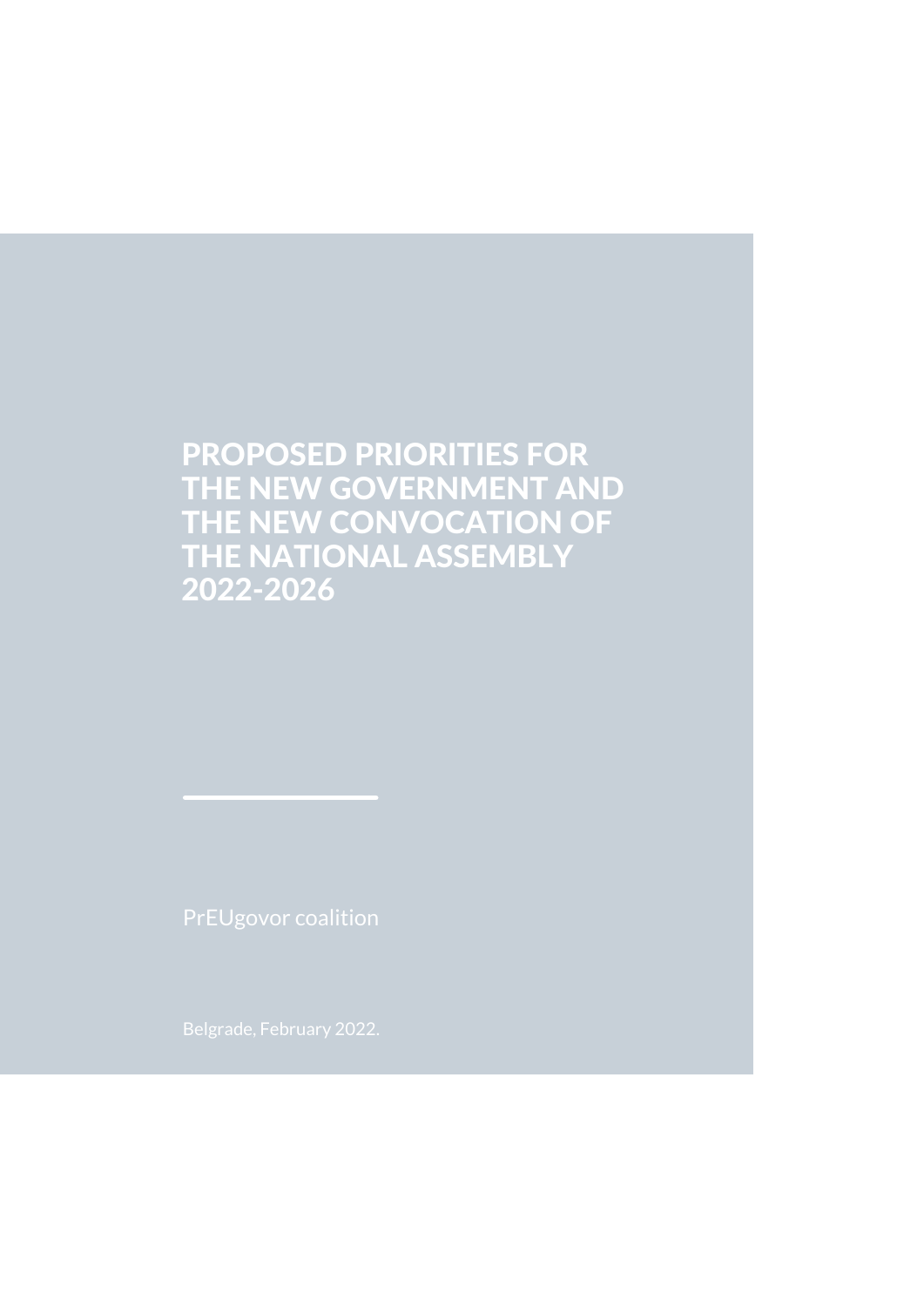**Publisher** For the prEUgovor coalition:

Belgrade Centre for Security Policy Đure Jakšića 6/5, Belgrade [www.bezbednost.org](http://www.bezbednost.org/)

Transparency Serbia Palmotićeva 31/III Belgrade [www.transparentnost.org.rs](http://www.transparentnost.org.rs/)

**Author**

prEUgovor

**Translation** Alisa Radić, Milan Marković

**Design and layout**

Jelena Pejić Nikić

ISBN-978-86-84711-42-9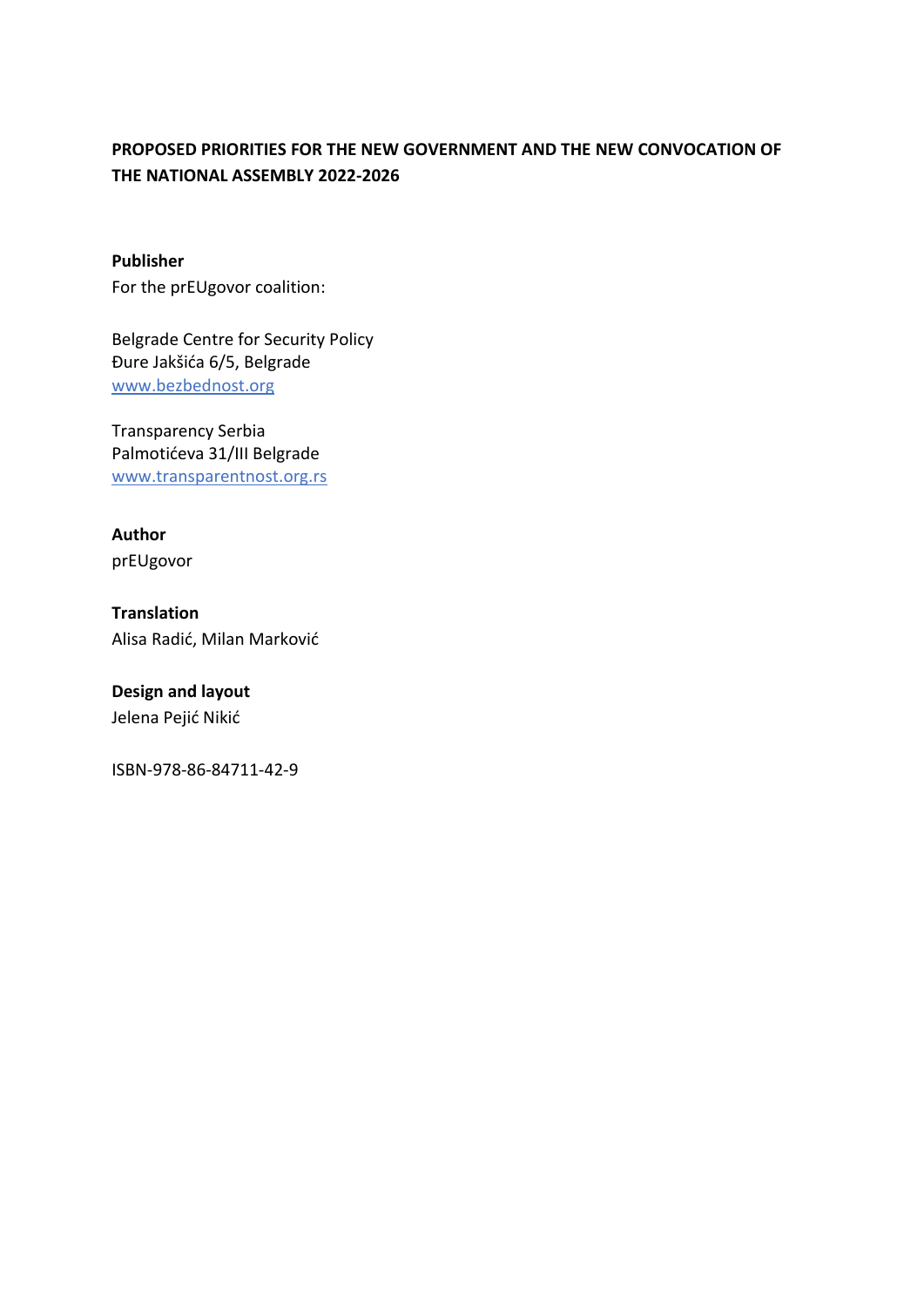

## <span id="page-3-0"></span>**Introduction**

Starting from the belief that reforms in the areas covered by Chapters 23 and 24 (rule of law, security) of negotiations between Serbia and the EU are a matter of undoubted public interest, both in the context of Serbia's European integration and, even more, from the point of view of Serbian citizens, and from the long-term work of the members of the coalition prEUgovor in these areas, the mechanisms that were recognised at the international level as being high quality and effective, and respecting the differences that exist among the political actors on other issues as well as international obligations of Serbia and adopted strategic acts, coalition prEUgovor calls on the Government and National Assembly to include the following points in their programme of action, and on all active political groups to accept the presented priorities as their own, or state the reasons why they oppose them.

| Police Reform, the Fight against Organised Crime and Violent Extremism  18 |  |
|----------------------------------------------------------------------------|--|
|                                                                            |  |
|                                                                            |  |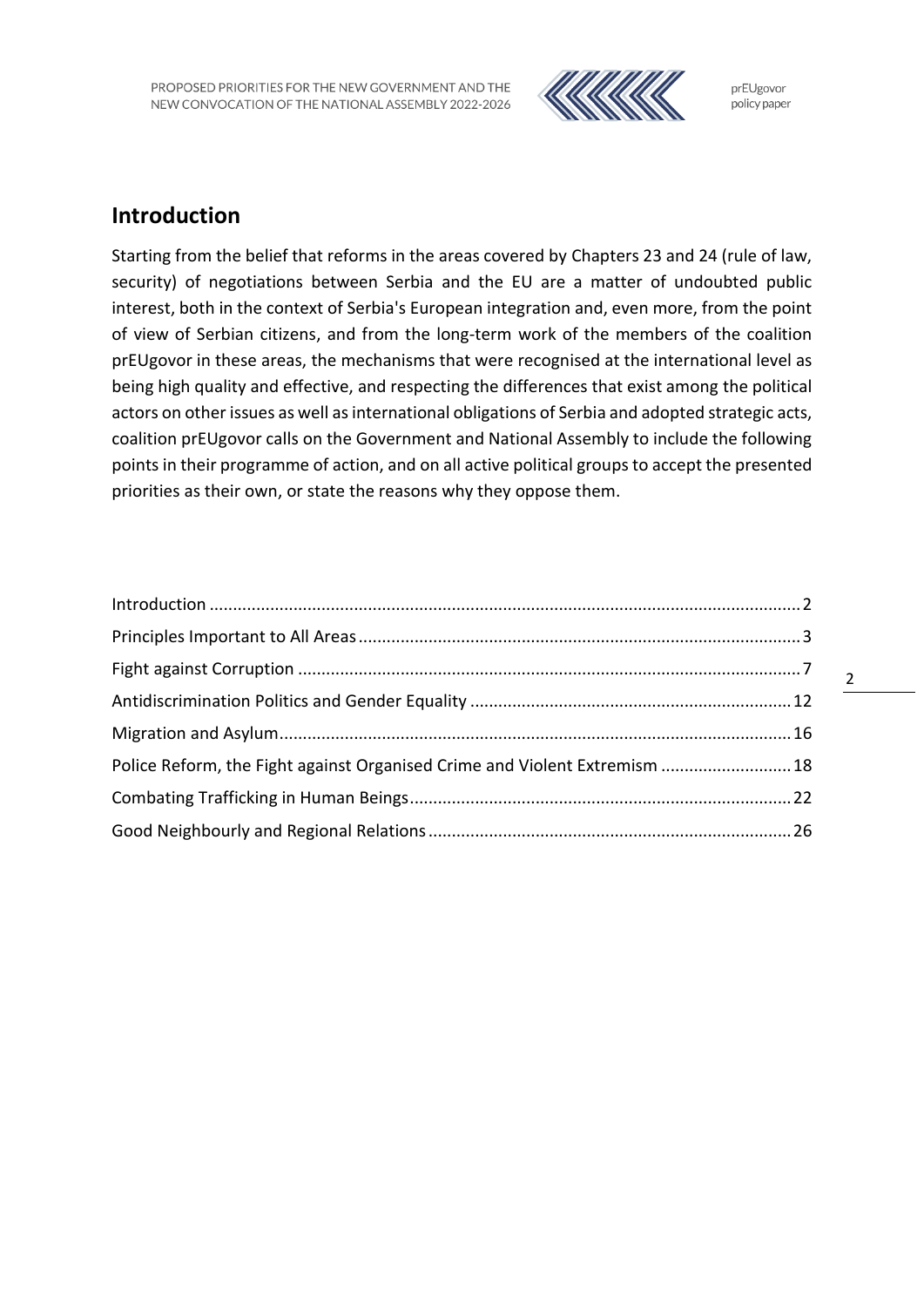

prEUgovor policy paper

## <span id="page-4-0"></span>**Principles Important to All Areas**

1. **Preservation of the unity of the legal order and legal security**: The Government should not propose, the Assembly should not adopt, and the President of the Republic should not promulgate any laws if they are warned that they are **unconstitutional**; for the same reason, no law should be proposed, adopted or promulgated **that disturbs the legal order** by contradicting previously enacted laws, no one-off general legal acts should be enacted, and no laws should be changed retroactively using "authentic interpretations"; the Government should not pass any decree that is contrary to the law, nor should it regulate matters through its conclusions that can only be regulated by law, especially not through conclusions that are not published in the "Official Gazette". State officials **must not leave doubts about the legal nature of the work** undertaken by the state, and whether agreements and contracts have already been concluded, and what obligations Serbia has undertaken, especially when it comes to arrangements with potential investors or construction of infrastructure facilities, and the consequences that could arise in the event of termination of these agreements or termination of cooperation.

### 2. **Greater transparency and participation of the decision-making process:**

- a. The Government should never propose a law or a public policy act that has not been subjected to **public debate**; prior to the public debate, impact analyses should be published, enough time should be left for a debate, all concrete suggestions must be **considered**, and the ministry preparing the act must **explain why specific proposals were accepted or rejected**. In order to achieve this goal, there is a need to amend the Rules of Procedure of the Government, establish the obligation to conduct a public debate when the law is not proposed by the Government, and to prescribe a legal mechanism for protecting citizens' rights in case state bodies prevent a public debate.
- b. In accordance with the provisions of the new Law on Referendum and People's Initiative, the practice should be established in the Assembly to **discuss draft laws submitted in the form of people's initiatives**. It is equally important that the new convocation of the Assembly **abandon its bad practices** from the previous period of not (at all) considering proposals submitted by opposition MPs, that parliamentary debates on unrelated acts be united within one agenda item, and that the legislative procedure are rendered meaningless by the submission of amendments whose content is not of a normative nature.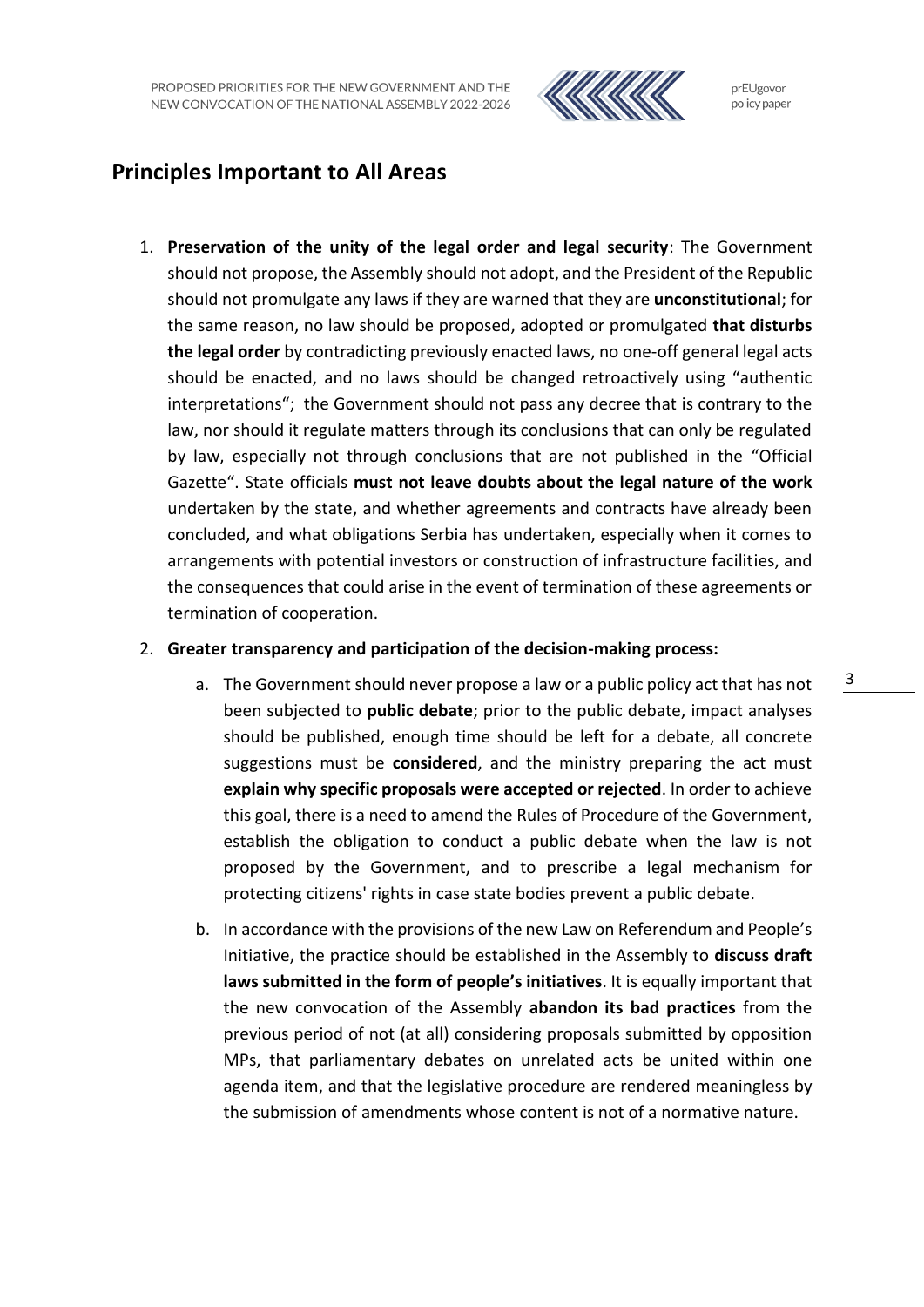

- c. Through **public hearings**, the Assembly should consider the effects of the current implementation of the laws and the need for new ones. When considering draft laws/proposed laws, the Government and the National Assembly should carefully consider the **risks** related to their implementation that were identified by independent state bodies, and request additional explanations from the relevant ministry on how said risks will be eliminated.
- d. The legal framework for **lobbying** needs to be amended to address **any attempt to influence decision-making** in the public sector, whether through professional intermediaries or direct stakeholders, whether it relates to the content of regulations or decision-making in individual cases, and whether done using the prescribed procedure or informal contacts. There is also a need to increase the transparency of information on formal and informal lobbying and the decision-making process.
- e. **Minutes and discussions from Government sessions should, as a rule, be made public**; the Government's decisions on nominations, dismissals, appointments and proposed personnel should include a published **reasoning**; similarly, the Government should publish explanations of the draft by-laws (decrees) it adopts and the proposed conclusions on the basis of which it adopts guidelines, reports, plans and other acts.
- f. All submitted amendments and the reasons why the proposer (usually the Government) and the parliamentary committee accepted or rejected the amendments should be published on the website of the Assembly.
- g. State administration bodies should **make public the data on their supervisory activities**, to show to what extent control plans have been implemented. Even more importantly, the published data should show whether inspections were carried out equally in all taxpayers of the same type.
- h. The Government of Serbia should **ensure the enforcement of the Commissioner's decisions and start acting regularly** upon the received requests.
- i. The right of access to information **must not be diminished by the provisions of other laws**, and the exercise of this right should be extended to include information held by currently uncovered entities (e.g. joint ventures within public-private partnership).
- j. Authorities should **publish all information in an open format**, and state control bodies should cross-reference data from these databases when determining their work plans and conducting supervision.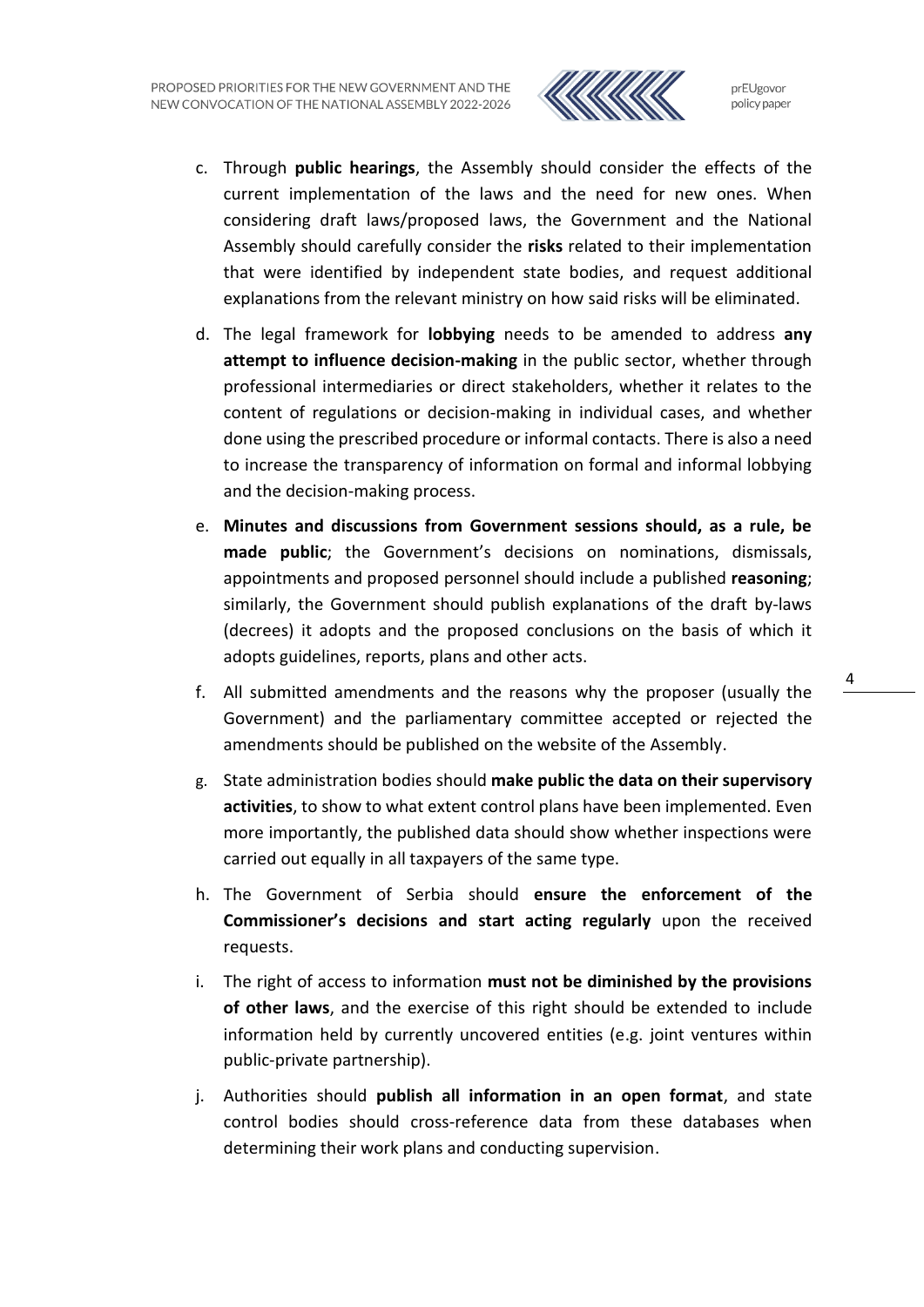

- k. The obligation to prepare and publish explanations for decisions should be introduced where it does not currently exist (e.g. certain Government conclusions).
- l. The National Assembly should apply the provisions of the Code of Ethics in cases when deputies fail to provide the public with an explanation for their actions.
- 3. Action plans in the field of European integration should be used as an incentive to accelerate reforms, and not as justification for postponing or not resolving problems identified in Serbia that were not highlighted by the EU as a priority. On the other hand, the findings from EU bodies' reports on weaknesses in the rule of law and decisions that slow down Serbia's negotiations with the EU should be used as an incentive to improve the situation. The Government should regularly review reports on the implementation of action plans and introduce measures to resolve the identified problems at the next session, instead of doing so exclusively through a complex mechanism of government coordination bodies.
- 4. **Full respect and strengthening of the position of independent state bodies**: The Assembly should regularly consider the annual reports on the work of the State Audit Institution, the Protector of Citizens, the Agency for the Prevention of Corruption, the Commissioner for Information of Public Importance and Personal Data Protection, the Republic Commission for Human Rights Protection in Public Proceurement Procedures and the Fiscal Council, and should oblige the Government to address issues identified in previous or future reports of these bodies (e.g. failure to comply with binding decisions, insufficient powers, non-compliance with the law) and to report regularly on its actions to the Assembly. The Assembly should call to account the members of the Government who do not respect the binding decisions of independent bodies, or to elect leaders of these institutions in a timely manner and in an open procedure. Deputies should refrain from unfounded attacks on representatives of independent state bodies who present reasoned criticism of the moves and proposals of the executive branch; instead, the Assembly should use the opinions of independent bodies to exercise its own oversight over the work of the Government.
- 5. **Clear and comprehensive work plans, work reports, budget execution reports and their review**: The Government submits annual reports on its work, but they are not fully comparable with the work plans. The Assembly should consider these reports, which has not been the case so far. When considering this report, or the report on the final budget account, it is necessary to determine whether the non-financial indicators from the programme budget have been achieved. The line ministries and the Government should carefully consider the **work programmes and reports on the work of public enterprises** and other institutions, and make the results of said consideration available to the public.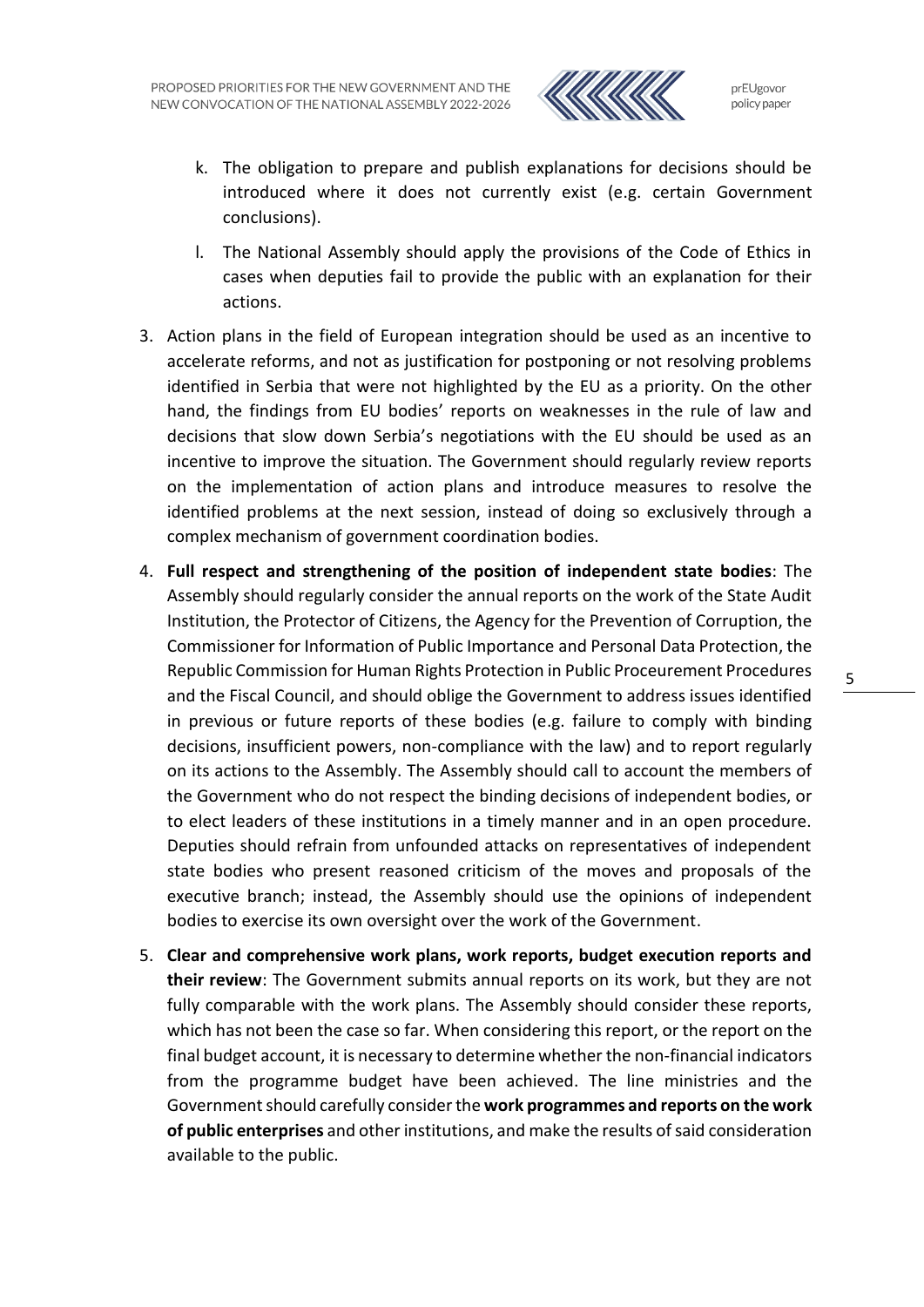

prEUgovor policy paper

6. **Partnership, rather than an antagonistic attitude of authorities and institutions towards the civil society**: The Government and the National Assembly should recognise that a vital and dynamic civil society is a necessary condition for the functioning of democracy. They should open space for its actions and mutual cooperation, as both have significantly worsened in recent years. It is necessary to stop abusing institutions for attacks and intimidation of civil society organisations (CSOs), activists and the media, and to clearly condemn and sanction such attacks. Only when that happens will the conditions be created for the drafting and consistent implementation of the new Strategy for Creating a Stimulating Environment for the Development of Civil Society, in which all relevant civil society actors and competent institutions would participate equally. As regards cooperation in connection with the reforms in the accession process of Serbia in Chapters 23 and 24, meetings of representatives of relevant institutions and CSOs should be organised at least semiannually to discuss the situation in specific sub-areas.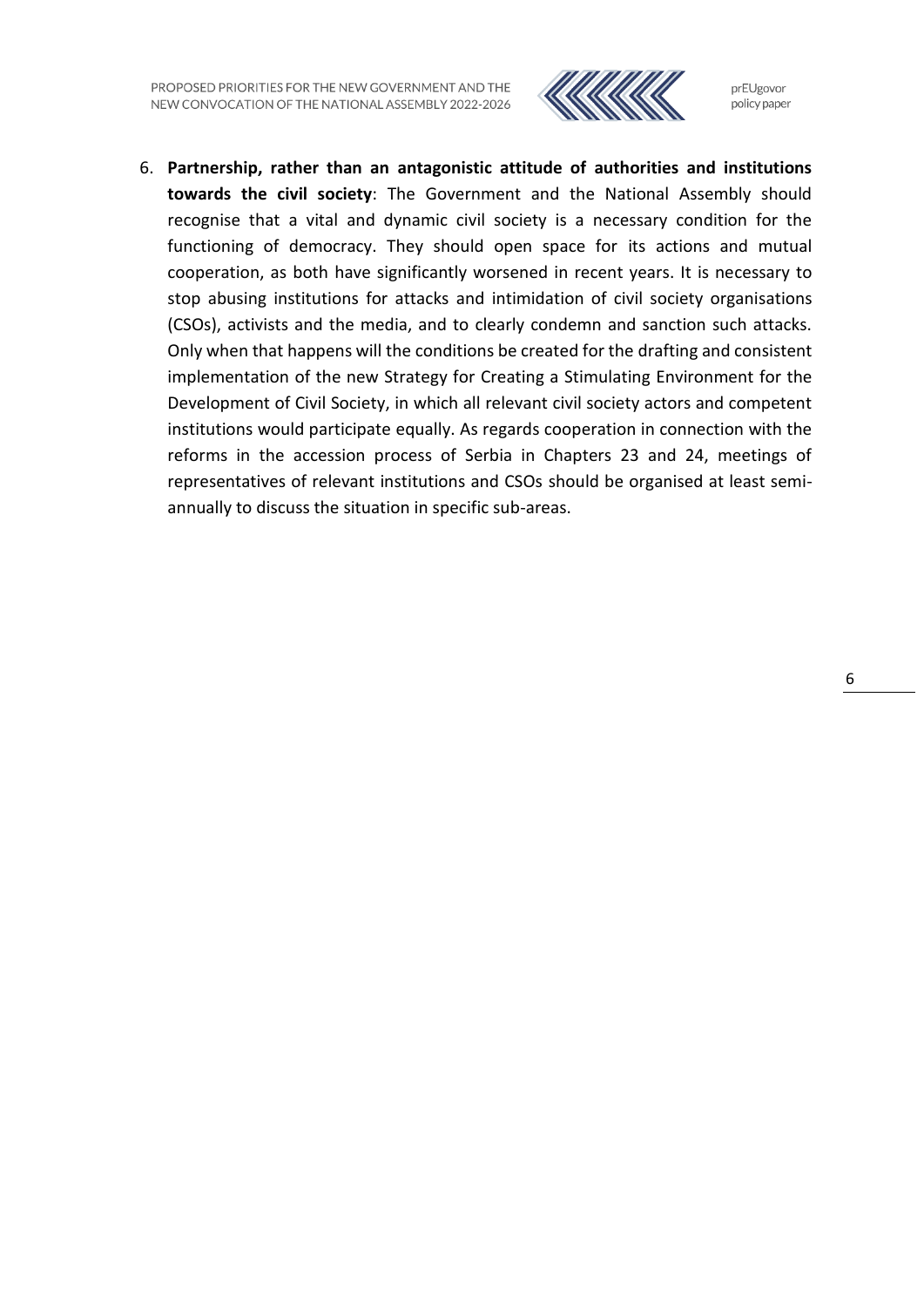

## <span id="page-8-0"></span>**Fight against Corruption**

### *Transparency Serbia*

- 1. **The Government and the Assembly will take measures to provide state aid to the economy and citizens** only when clear and relevant criteria for allocating funds have been set in advance, when all important decisions have been published, and when supervision over the actions of state aid authorities and oversight of compliance with obligations by recipients of such assistance have been provided. This includes publishing a **clear calculation of the potential benefits of financial incentives through state aid** versus the resulting costs for the budget and for the part of the economy or citizens that does not receive subsidies and other forms of aid. The practice of privileging economic entities through forgiveness or taking over of their debts will be stopped.
- 2. **Strategic approach in the fight against corruption**: The Assembly should adopt a new National Anti-Corruption Strategy as soon as possible, and determine the reasons for non-compliance with the objectives of the Strategy that was valid in the period 2013- 2018. The Government and the Assembly should regularly monitor the implementation of the Action Plan for Chapter 23 negotiations with the EU, the "Operational Plan for Prevention of Corruption in Areas Especially Prone to Risk" and other strategic acts that are, or should be, adopted by the Government, based on reports of the Agency for the Prevention of Corruption and other competent authorities. The Action Plan for Chapter 23 should be supplemented in the parts where activities have not been formulated ambitiously or precisely enough, and where no substantial progress has been made despite the fact that measures have been implemented. The Government and the Assembly should regularly initiate the procedures for determining the **responsibility of the heads of bodies that have not fulfilled tasks** from the strategic acts. The legal obligation to **consider the risk of corruption** in regulations should be expanded so that it applies to all proposers and all regulations, and not only to those related to certain predetermined areas and those prepared by the ministries.
- 1. **The reform of the public sector** should include, *inter alia*, the following measures: adoption of the Law on Ministries in which the division of competencies is exclusively in the function of efficiency of work, and not in the function of meeting the needs of parties that support the Government; cessation of the practice of **increasing the public sector** by unnecessarily relocating public administration tasks to public agencies and organisational units of unclear legal status; reviewing the current systemisations of job positions and their **alignment with the real needs** of the bodies for the purpose of fulfilling statutory tasks, and not with the current situation; introduction of **clear and objective criteria** for employment and promotion, as well as examination of the expertise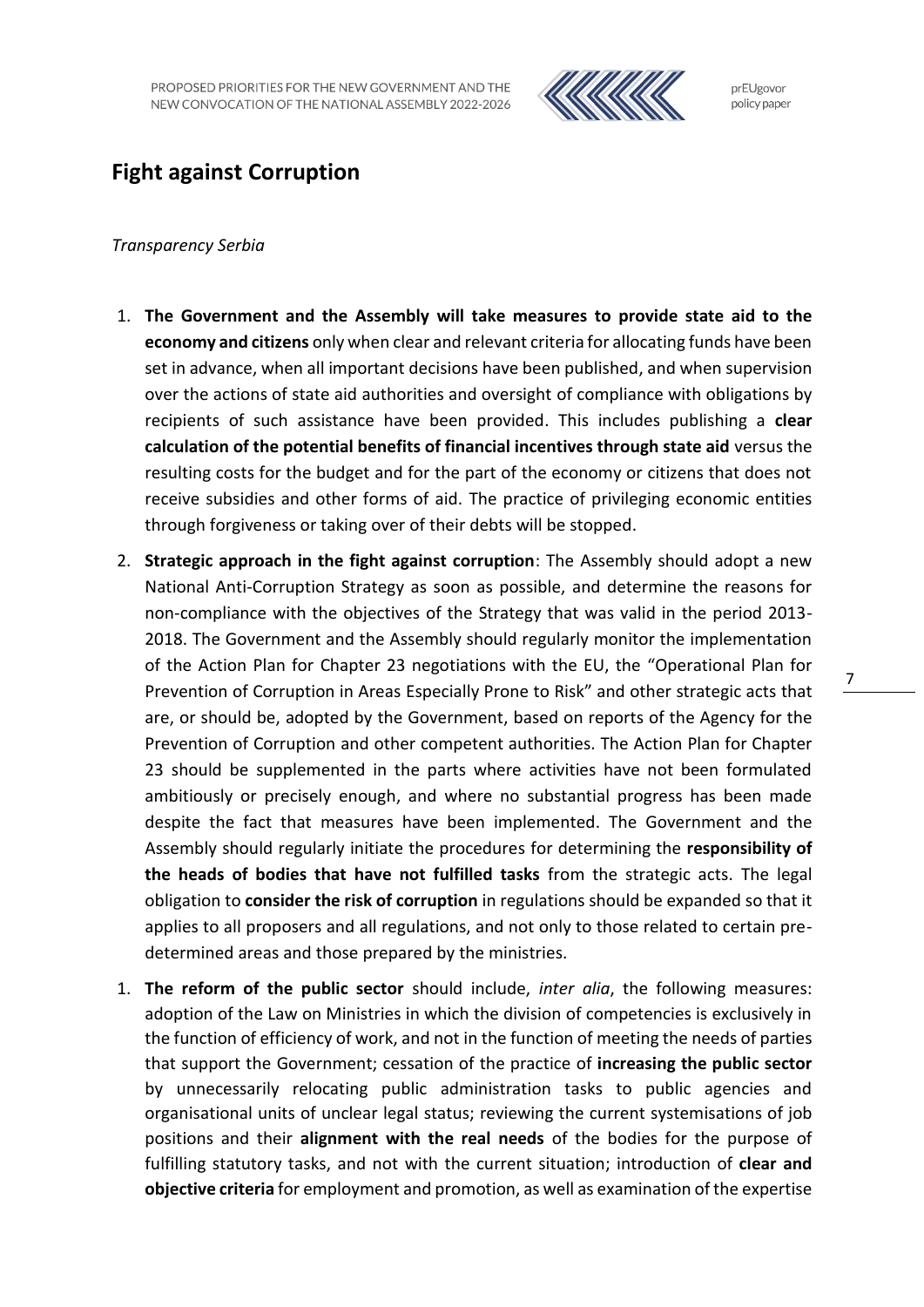

of current employees for the jobs they perform; introduction of measures to resolve conflicts of interest in public enterprises and control of the implementation of such measures in the rest of the public sector, where they are prescribed; appointing the management of public companies and public services **based on conducted competitions** and the quality of the proposed work programme; regular review of business programmes of public enterprises and reports on their implementation, and consistent implementation of legal norms on the responsibility of directors for non-implementation of programmes and failure to publish these documents.

- 2. Application of the existing rules and their supplementation where necessary, in order to ensure: **complete cessation of the practice of buying media influence or squandering public funds** by spending money on promotional actions of public enterprises, ministries, provincial and local authorities, and through public procurement of information services whose primary purpose is political promotion; transparent **determination of the public interest** to be achieved through the financing of media content and the **distribution of funds** for that purpose; **revealing media ownership and other information to the public that may indicate an impact** on editorial policy (e.g. data on the biggest advertisers), adoption of **compre-hensive and consistent rules on state and political advertising**, through amendments to the Law on Public Procurement, the Law on Advertising, and the media and election regulations. The solution of these problems will be partly influenced by the implementation of the new Media Strategy and Action Plan, which are already quite late.
- 3. Ensuring full implementation and improvement of the **Law on Public Procurement** in order to reduce corruption in all three phases (planning - implementation of the procedure - execution of contracts), as well as application of the Law on Public Procurement rules to public-private partnerships, measures to reduce corruption risks caused by new statutory solutions (especially raising thresholds and unavailability of tender documents in negotiation procedures), through capacity building and clearer definition of tasks of monitoring and supervisory bodies, greater publicity of all data on budget spending, the use of electronic public procurement, elimination of unnecessary conditions and other factors that unjusti-fiably reduce competition, strengthening the control of restrictive agreements, improving the system of protection of rights, efficient functioning of the system for misdemeanour punishment, annulment and proclamation of annulment of unlawful public procurement contracts, and termination of the practice of implementing major infrastructure projects without applying this law. The process of conducting negotiations and the transparency of information **related to the conclusion of interstate agreements and credit arrangements** should be regulated so that MPs and the public can see **if potential benefits outweigh the damage caused by non-application of regulations on public procurement and public-private partnership**.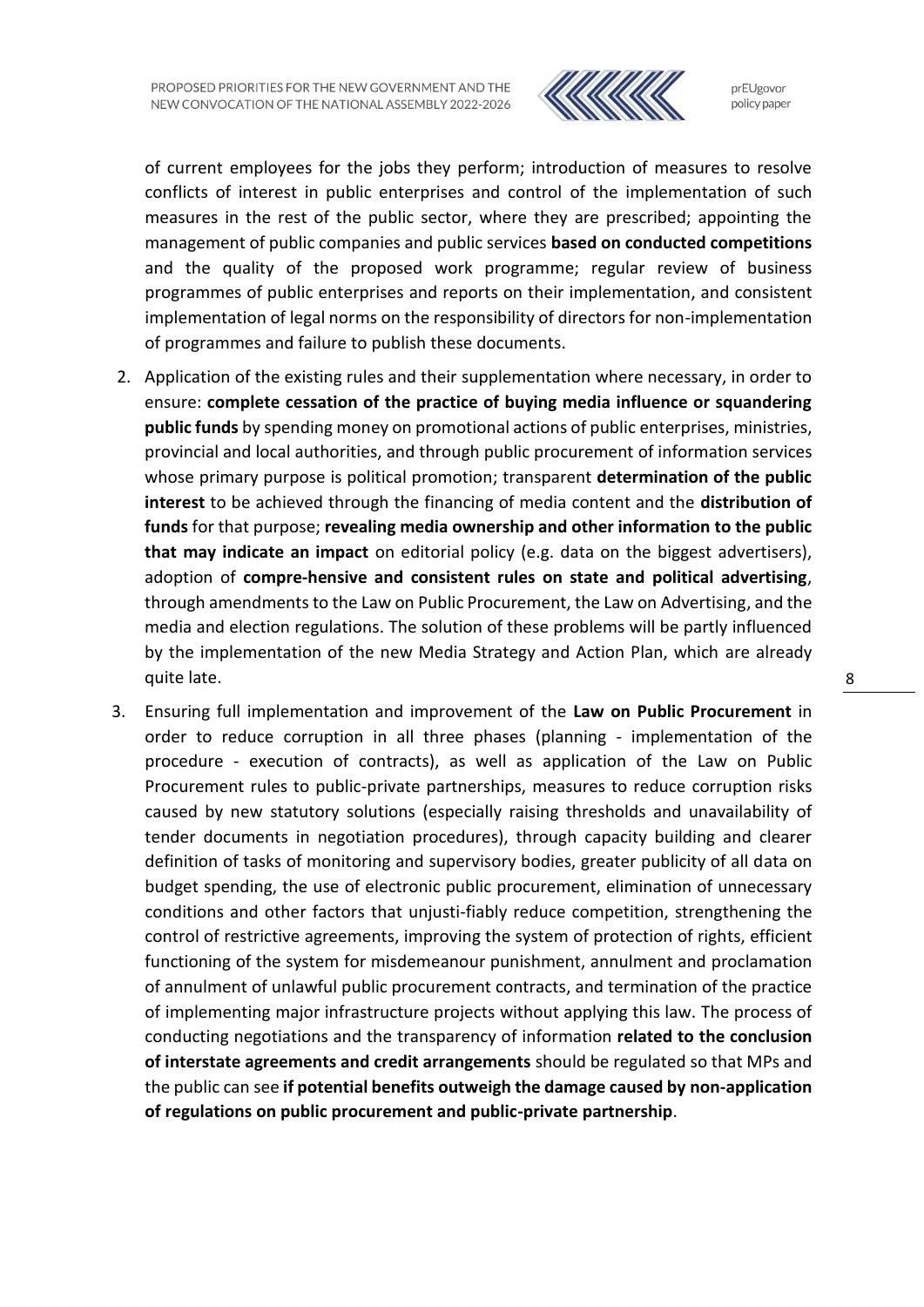

prEUgovor policy paper

- 4. **Completion of judicial reform**: There is a need to improve the practice of publishing data on **how the criteria** for electing and evaluating the work of judges and prosecutors **have been applied** in each individual case. The Government, the Assembly and politicians should not interfere in the work of the judiciary, either by preventing criminal prosecution or by demanding that someone be prosecuted, and especially not by not disclosing data on arrests and criminal proceedings, or by placing such data in selected media. Laws should ensure the accountability of judges and public prosecutors for their work, and greater transparency in the application of these mechanisms. Having in mind that the constitutional changes have excluded the possibility of members of the High Judicial Council and the High Prosecutorial Council being held criminally accountable for their actions, it is especially important to ensure full decision-making transparency in these institutions. It should be ensured that the number of public prosecutors and judges dealing with corruption cases is equal to the scale of this type of crime, and that the Prosecutor's Office for Organised Crime and special departments of higher public prosecutor's offices are responsible for all corruption offences. Judicial laws and their implementation should ensure that the potential for positive changes in the Constitution is realised: greater independence and responsibility for (non) action of public prosecutors, reduction of opportunities for indirect political influence through the process of electing "prominent lawyers" to the HJC/HPC, and the Supreme Public Prosecutor. For the same reason, it is especially important how the decision-making process within the HJC and the HPC will be regulated.
- 5. **Increased number of reported and investigated cases of corruption**: Since the main problem in the fight against corruption in Serbia is that only a small part of these crimes is reported to begin with, it is necessary to take measures to change this situation. Judging by the statistics of reported corruption, the **Law on the Protection of Whistleblowers**, which was passed specifically for this reason, did not bring any significant changes. The norms of this Law should be improved, especially in the part related to the actions of the authorities with which the whistleblowers had shared knowledge about corruption and other problems (obligation to disclose what was done after examining the reports), as well as regarding whistleblowing which discloses information that has been marked as confidential. In order to achieve this goal, instead of optional release from punishment, it is necessary to also prescribe mandatory **release from criminal liability** of a bribe-giver who could not otherwise exercise his rights within a reasonable time and who reports the case and arranges a reward for a whistleblower who protects public resources. Another necessary measure is a much more **active approach** to investigating corruption by the police, prosecutors and other authorities. Public prosecutors should investigate whether corruption existed before they received a criminal report - by reading publicly available media reports and published reports of state authorities (e.g. SAI reports), based on information submitted on suspected corruption cases (e.g. Government Council for Fight against Corruption), but also on the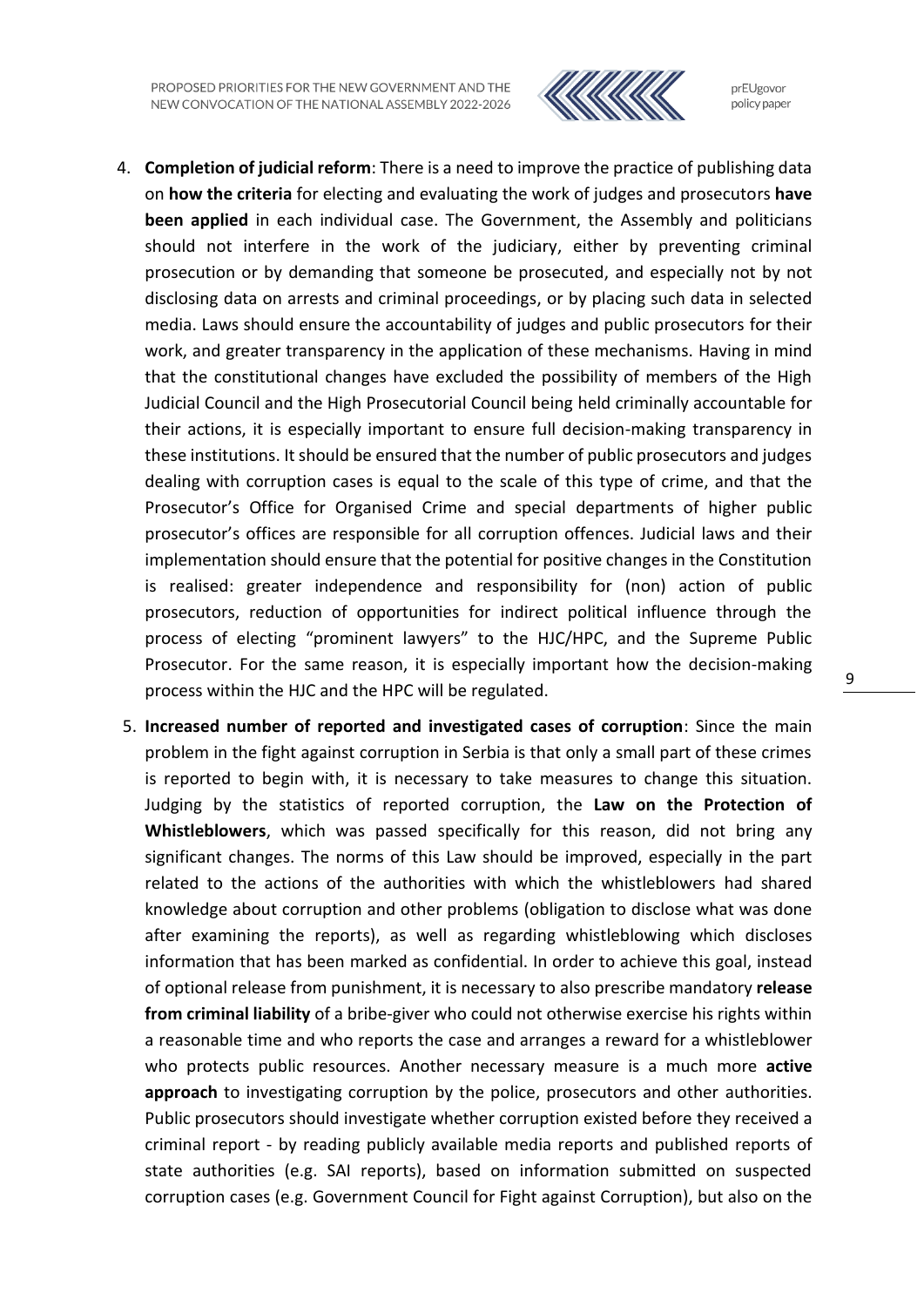

basis of already established patterns of behaviour (e.g. based on data on abuses involving construction land or public procurements in a single city, they should examine the practice in another city that applies the same regulations). The third set of measures includes **supplementing criminal legislation** to detect corruption more effectively (e.g. introduction of "illicit enrichment" from Article 20 of the UN Convention against Corruption), the **use of mechanisms for cross-checking assets and income** (i.e. mechanisms contained in the Law on Examination of the Origin of Property and Special Tax) by the Tax Administration so that potential participants in corruption are examined as a matter of priority, specifying the powers and obligations of the Agency for the Prevention of Corruption **in verifying the accuracy and completeness of data on property and income of public officials**, wider use of **special investigative techniques** and financial investigations in detecting corruption and **informing the public on the application and outcome** of such investigations, confiscation of illicit proceeds of corruption, and the implementation of prosecutorial opportunity mechanisms and plea agreements.

- 6. **Clear division of competencies and powers of state anti-corruption bodies**: In this regard, it is particularly important to ensure that there is **no overlap of competencies**  between Government coordination Bodies and the Agency for the Prevention of Corruption (when it comes to corruption prevention), i.e. the police Anti-Corruption and Organised Crime Service and the security services.
- 7. The Government should **regularly consider the reports and recommendations of its Anti-Corruption Council** and take steps to address the problems identified in its reports. Once the Council's reports are published, the Government should provide the public with information on how it has acted to address systemic problems (e.g. amending regulations), resolve individual issues (e.g. speeding up or stopping procedures, removing responsible managers, inspections, criminal charges) or to further verify the facts. The Government should enable the Council to work smoothly by deciding on the appointment of new members upon the proposal of the existing ones, in accordance with the established good practice from the period 2003-2014.
- 8. **With regard to elections and the election campaign, as well as the referendum campaign**, the Government and the Assembly should contribute to respecting the existing rules and improving them. The legal framework for the election campaign must be supplemented, primarily by limiting promotional activities of public officials during the campaign, by setting rules regarding election campaigning by third parties, providing adequate publicity of funding data during the campaign, limiting the total cost of the election campaign and introducing more logical rules for the allocation of budget funds.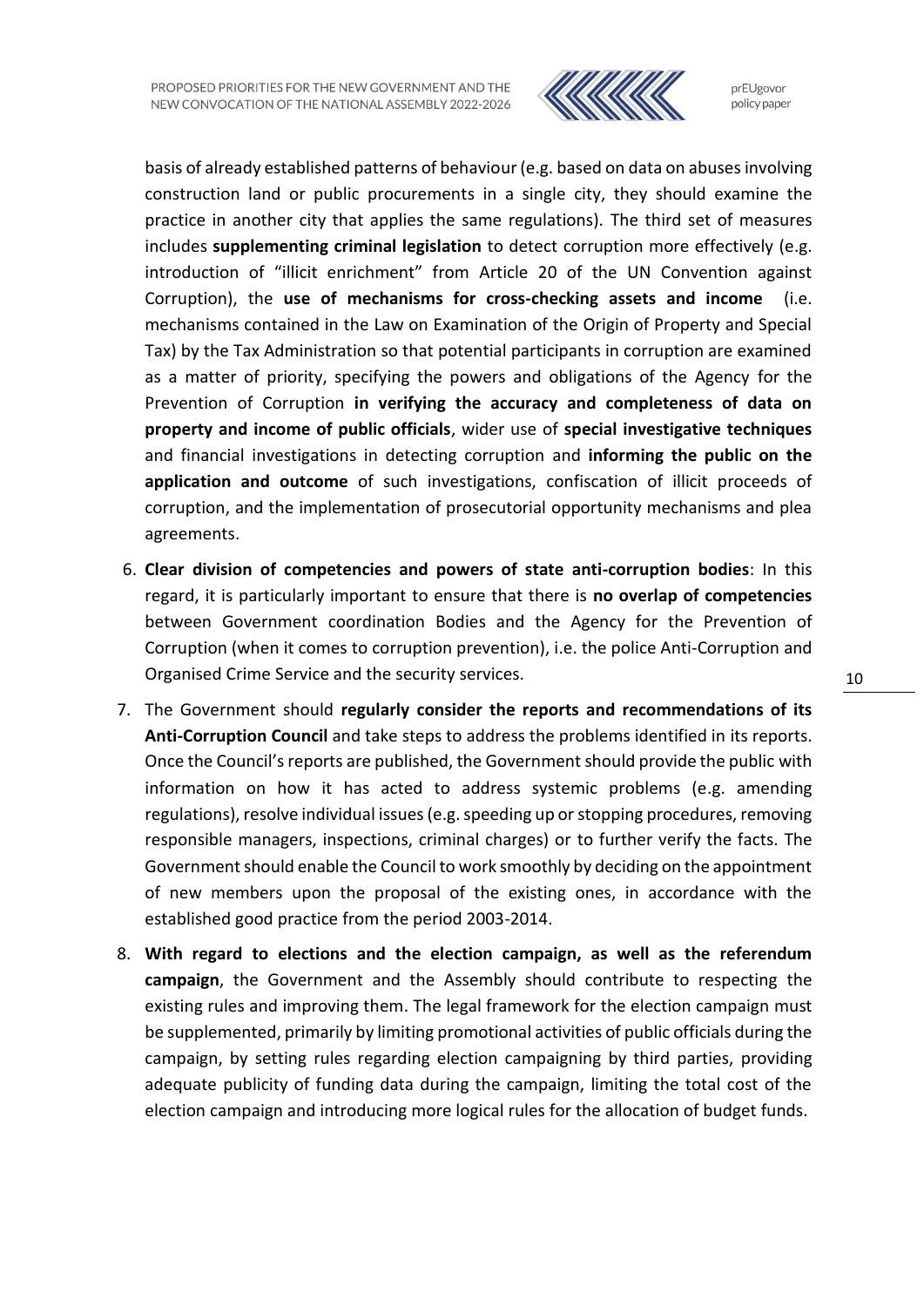

prEUgovor policy paper

9. The **Constitution was changed** in a procedure in which the rules of the recently adopted Law on Referendum and People's Initiative were not fully respected, and the essence of the changes only partially meets the GRECO recommendations and goals that are set in the AP for Chapter 23. It should be borne in mind that a more complete supplementation of the highest legal act in the country is needed to combat corruption more effectively; among other things, there is a need to reduce excessive immunity from prosecution, regulate the number and position of MPs, regulate the status of independent state bodies, set a barrier to violating the rules on the disposal of public finances through excessive borrowing and international agreements, better regulate the conflict of interest solution and provide stronger guarantees for the transparency of the work of government bodies. The procedure of amending the Constitution (public debate) is itself not regulated, while the financing of the referendum campaign is not fully regulated in an adequate way, which should also be corrected before the time comes for citizens to declare themselves againg regarding the highest legal act.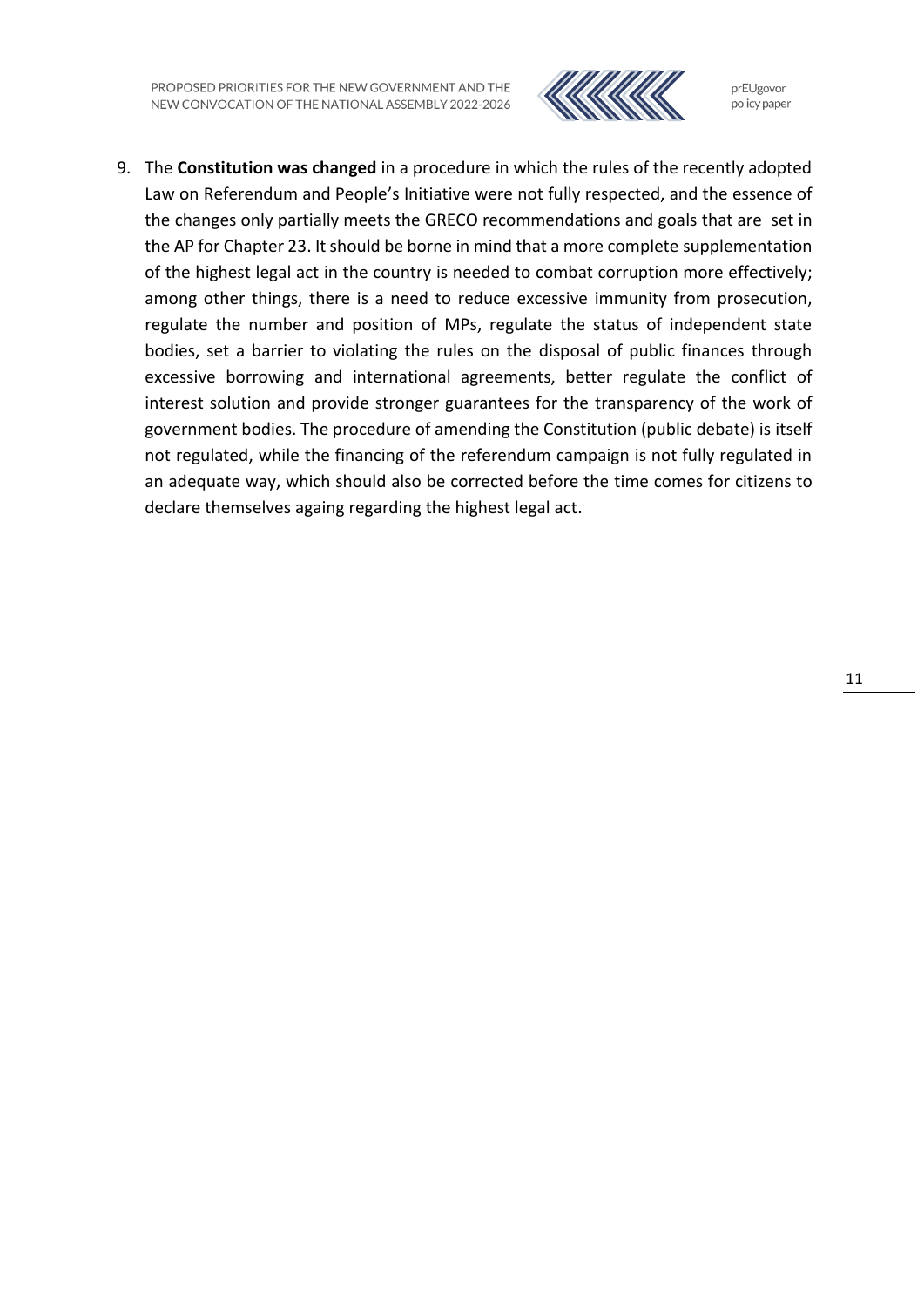

## <span id="page-13-0"></span>**Antidiscrimination Politics and Gender Equality**

### *Autonomous Women's Centre*

Starting from the position that antidiscrimination politics and gender equality are values that the Republic of Serbia adopted by signing major international agreements, as well as constitutional values, and that their implementation is envisaged by Action Plan for Chapter 23, Autonomous Women's Centre in its capacity of Coalition prEUgovor member invites the Government and National Assembly to include in their action programme and accept as priorities the following suggestions:

## **1. Responsibility in the process of creating, enacting, implementing and monitoring the effects of laws and public policy documents**

We demand **consideration**, immediately upon the constitution of the new Government, of all unrealised activities from the revised Action Plan for Chapter 23 pertaining antidiscrimination and gender equality (whose initial realisation plan was due by the end of 2018). We request that the new Government **accelerate the implementation** of planned activities, that is, prepare and/or amend the remaining laws, strategic and operative documents in this field, with a clear orientation towards complying with the international standards. Bearing in mind that these fields are intersectoral, it is necessary that sectoral legislation and strategies **be adjusted** to the standards of antidiscrimination and gender equality politics with a view to creating a coherent system of public policies. We demand that the Government and competent ministries **determine relevant indicators** of improvements and changes in the fields of antidiscrimination and gender equality, which would replace the technical indicators that refer to (mere) adoption of laws and national strategies.

We expect that adopting public policy documents (at all levels of government) should be accompanied with **adequate budget funds**, because otherwise the politics that is just words on a piece of paper has no sense. We demand establishment of an adequate **administrative data recording system** as regards antidiscrimination and gender equality politics, and especially multiple discrimination of social groups. It is necessary to carry out regular analysis of data and evaluation of results, impact, and sustainability of the taken measures and activities, to prepare reports regularly and make their contents available to citizens through public service programmes. Finally, the new Government should take all measures to **prevent the narrowing of space** for the activities of the civil sector and media, and eliminate the unsafe feeling of the defenders of human rights, LGBTQ persons, migrants, and other multiply discriminated groups in Serbia.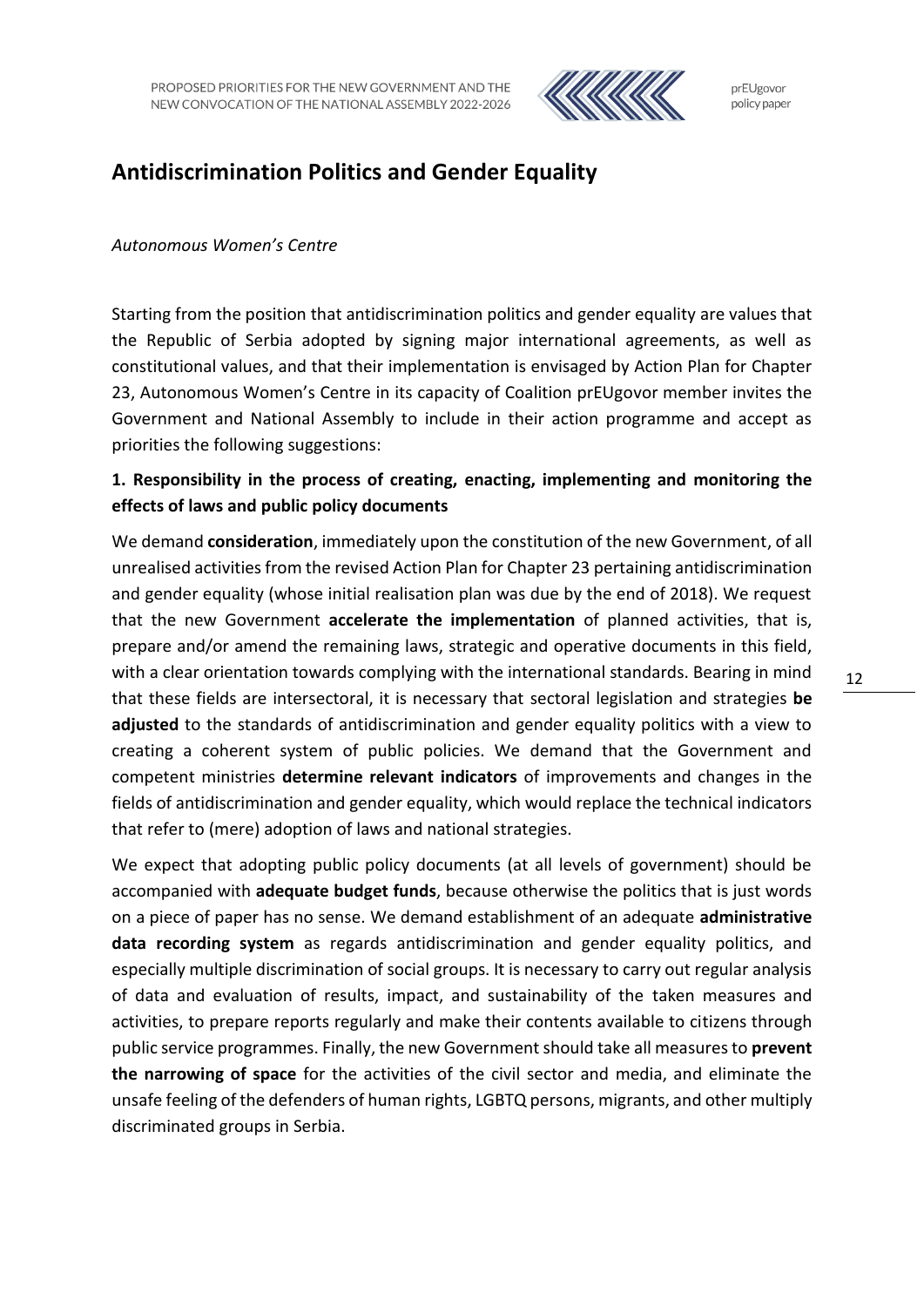

## **2. Adequate resources and publicity of the work of independent state mechanisms for the protection of citizens' rights and equality**

Since independent bodies for the protection of citizens' rights and equality were formed, systematised work positions in professional services **have not been filled**, which would have to be solved so that the obligation of responding effectively to citizens' complaints could be fulfilled. The Government should also take other suitable measures to **strengthen the mandate, independence, visibility, and accessibility** of independent bodies, and especially citizens from remote and economically or socially deprived areas. It is necessary to enable the public authorities to identify discrimination and breach of citizens' rights and also respect the institution and recommendations of the Commissioner for the Protection of Equality and the Ombuds-person. It is necessary to establish an adequate monitoring mechanism for the activities of the public authorities and institutions as regards recommendations from independent bodies, in order to enable systemic changes. Appropriate handbooks/guidelines should also be urgently composed for the employees of state administration and local selfgovernments, as well as institutions, and **continuing professional education** pertaining these topics should be provided.

The new National Assembly convocation should provide **regular considerations (at the plenum) of the yearly reports of independent bodies** for the protection of citizens' rights and equality, as well as adequate conclusions and recommendations directed towards improvement. Discriminatory speech is unacceptable, including misogynist statements by the Members of Parliament or representatives of authorities with high positions, of which Serbia has been warned by the CEDAW Committee (par. 21-22, 2019), and therefore visible changes in this respect are expected.

### **3. Prevention of and protection against violence against women and domestic violence**

It is necessary that the new Government consider and with due attention **integrate the standards** of the Council of Europe Convention on preventing and combating violence against women and domestic violence (the Istanbul Convention), as well as the GREVIO expert group recommendations, into all relevant laws and public policy documents in the Republic of Serbia. It is necessary to provide amendments to Criminal Law as regards acts of sexual violence, including rape (which was recommended by the European Commission in its latest report for Serbia), carry out the activities envisaged by the Action Plan for the National Strategy on the Rights of Victims and Witnesses of Crime and change all relevant laws, especially Criminal Procedure Code, adopt Amendments to the Law on Juvenile Criminal Offenders and Criminal Protection of Juveniles, which has not been put in accordance with the provisions of Criminal Procedure Code for more than a decade. It is necessary to **reopen the public debate** on amendments to the Civil Procedure Law after the working group composition has changed, and enable inclusion into the working group of the representatives of civil society organisations which deal with the provision of free legal assistance.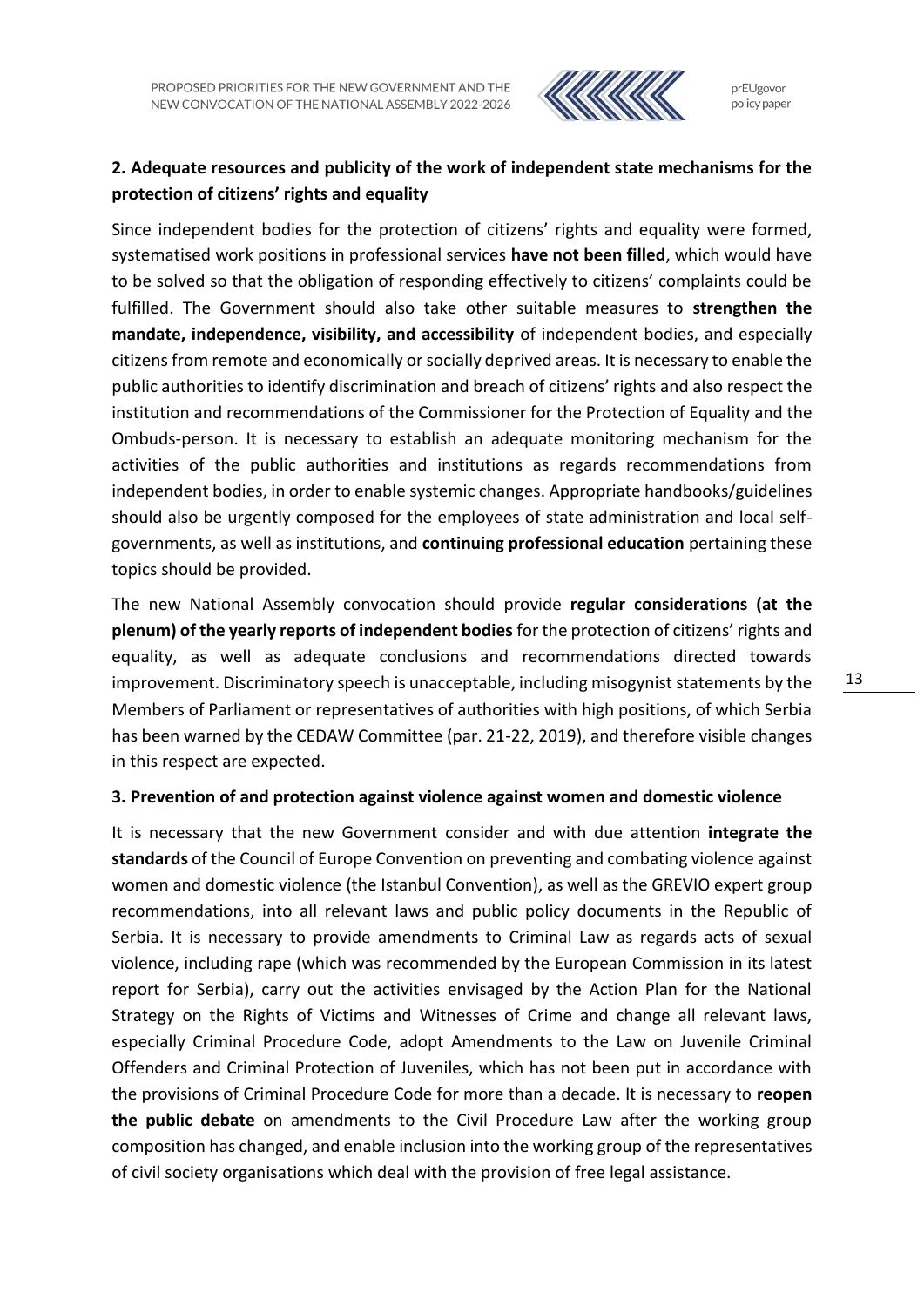

prEUgovor policy paper

An especially sensitive question is the **lack of all support services for the victims of violence** – both general and specialised, their inadequate availability and geographic distribution, insufficient human and financial resources, inadequate knowledge of professionals, and yearslong absence of finances for the organisations which provide free legal assistance for victims and witnesses within the public calls for funds collected on the basis of postponement of criminal prosecution, and it is therefore expected from the competent ministries in the new Government to approach this issue in a systemic and intersectoral way and develop a clear operative plan for its solution in the forthcoming period. **Regular monitoring and implementation analysis** should be provided for the existing institutions of protection and support of women and other victims of gender-based violence and domestic violence so that data-based action would have positive influence on their safety as well as on all the measures and services aimed at the recovery, strengthening and independence-gaining of victims, in accordance with their human rights and good practice standards.

We expect the new Ministry of Social Policy to **suggest**, immediately upon its constitution, **amendments to the discriminatory provisions** of the Law on Gender Equality, which concern financing support services for the victims of violence. Women's organisations specialised in support for women (and children) who have experienced violence expect that the new Government and new Ministry of Social Policy will **consider the illegal establishment** of the National SOS call service as public service, which ignores the decades-long experience of women's organisations in providing this service, and will also **correct** this injustice.

### **4. Protection of and improvements in sexual and reproductive rights and health**

There are no political will and adequate resources for consistent implementation of the National Programme for Preservation and Improvement of Sexual and Reproductive Health of Citizens of Serbia, and it is necessary to **initiate** its implementation. Health sector is not connected with other major sectors (education, youth care, social policy and welfare, demography, gender equality, local self-governments, civil sector, the media), and it is therefore **necessary to amend** this document as regards contents, participants, cooperation mechanisms, and coordination, which we expect to be one of the first activities on behalf of the new Ministry of Health. Plans and study programmes for elementary and secondary schools **do not contain any systemic and comprehensive approach** to the topics concerning education on sexual and reproductive rights and health of children and youth, which would be in accordance with the international standards and obligations of Serbia, due to the persistent refusal of ministers of education to change this. There are no reports on the realisation and effects of the existing contents, and the latest strategic document in the field of education does not sufficiently include the topics of sexual and reproductive rights and health (or those of gender equality).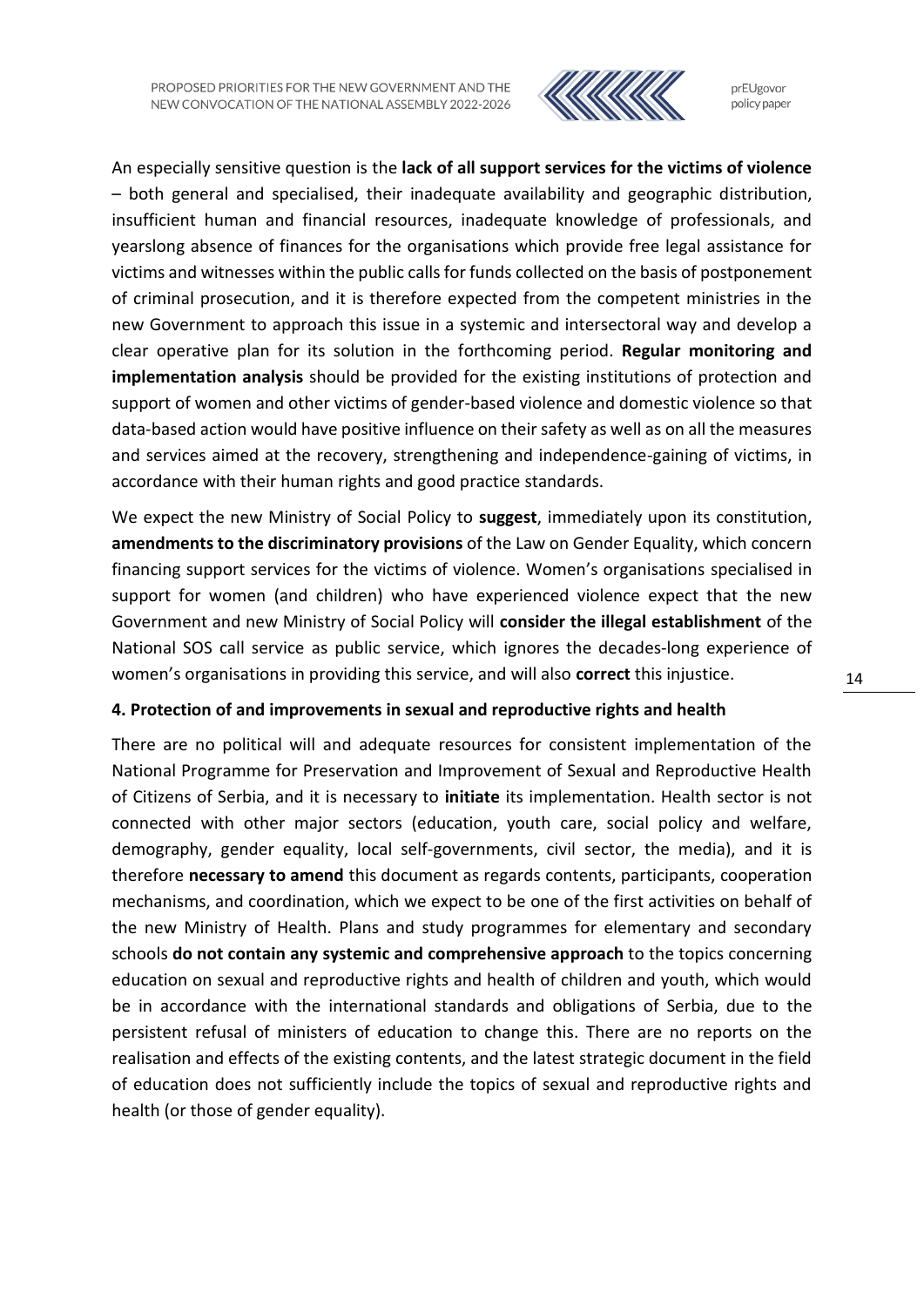

prEUgovor policy paper

All research studies and data confirm that there are **serious problems** in this field, and it is therefore necessary to establish appropriate **mechanisms of administrative recording** so that the situation could be monitored regularly and the spread of unverified information prevented (at least partly), as well as their (mis)use for campaigns to restrict the sexual and reproductive rights of women, which is contrary to the international standards of women's human rights. The new Government is expected to approach with due attention the activities towards improvement in this field, bearing in mind the CEDAW Committee recommendations in two reporting periods (2013 and 2019, par. 33-34 and 37-38) as well as the GREVIO expert group report (2020, par. 73-75).

### **5. Support for family and children**

It is necessary that the new Government **change all discriminatory provisions** of the Law on Financial Support of Families with Children, and **form a unique Fund** for compensating crime victims, providing alimony and free legal assistance, which would be partly financed from the funds gathered through games of chance, partly from insurance premiums, and partly from the funds claimed by the state from legal subsistence and damage compensation debtors. We ask from the new Ministry of Social Policy to **open a broad public debate** on the best models of support for families and children faced with extreme poverty and various life crises, including families and children with all kinds of disabilities, so that the future Law on Social Welfare and new Social Welfare Strategy could respond to the real needs of families and children in Serbia.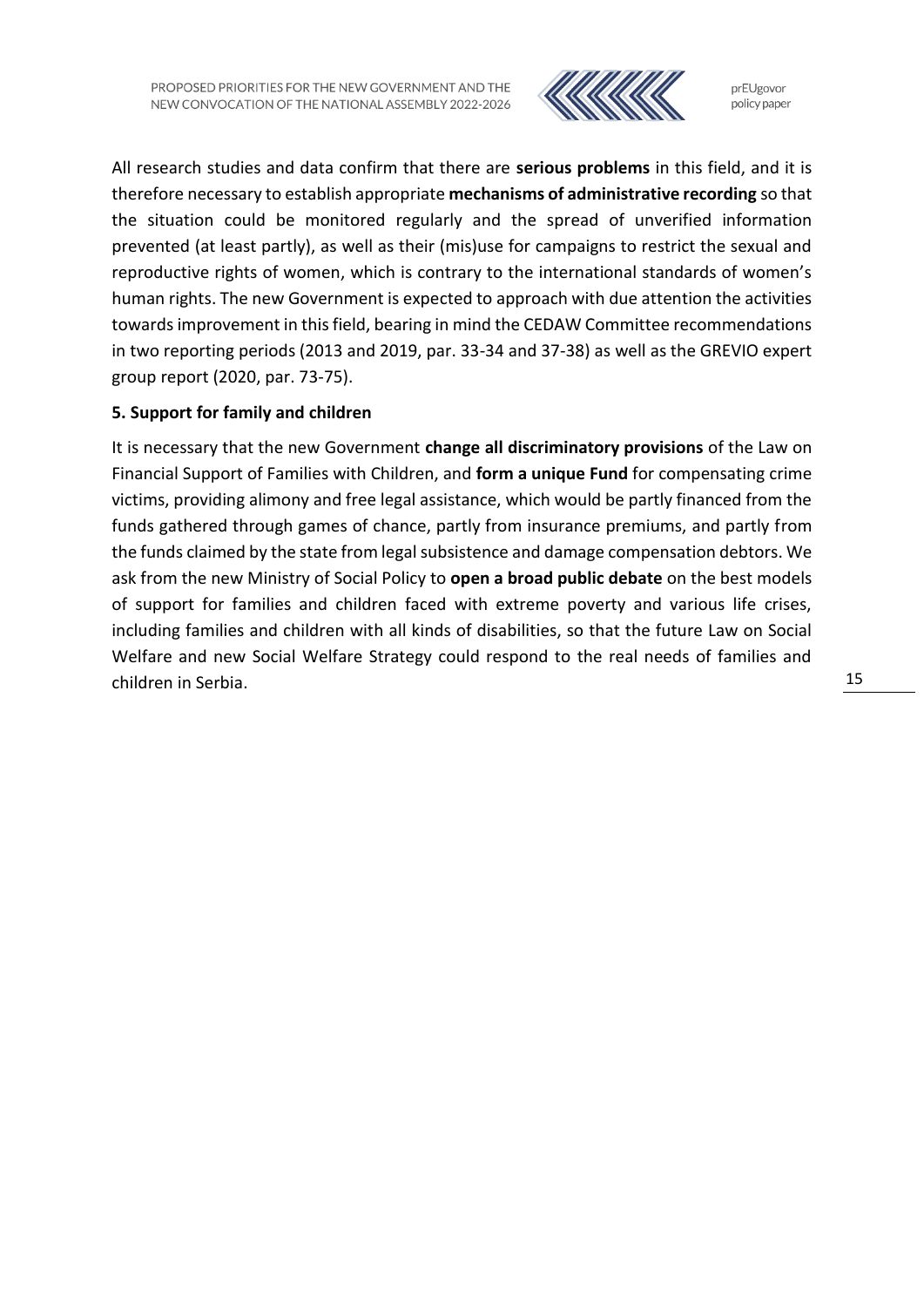

## <span id="page-17-0"></span>**Migration and Asylum**

### *Group 484*

In the run-up to the forthcoming presidential and parliamentary elections, member of Coalition prEUgovor Group 484 points out that the question of migration is of primary social importance. To this effect, we remind the political subjects of three crucial dimensions of the migration phenomenon in which the political subjects, the Government and National Assembly of the republic of Serbia in their future convocation, should assume clearly defined positions and a political framework of action so that our society would readily meet the challenges of migration flows in the following short-term and medium-term period.

### **1. Establishing a continuing social dialogue about the challenges of migration**

On this occasion as well, we point out to the decades-long need of our society for an establishment of a broad dialogue related to migration, which should essentially achieve social consensus, as broad as possible, on the national policies that have direct or indirect impact on the emigration or immigration trends and far-reaching consequences for the development of the country, as well as the promotion and protection of the human rights of migrants and refugees. To this effect, the National Assembly of the Republic of Serbia should in its next convocation become a space of parliamentary debate, that is, broad public debate on the issues regarding emigration, depopulation, cooperation with diaspora, protection of and access to rights for foreigners and refugees. The supervisory function of the National Assembly should have a place of great importance in controlling the work of the Government of the Republic of Serbia and during effetive implementation of adopted strategic documents, action plans, and, above all, laws adopted within the process of the country's European integration and fulfilment of the UN sustainable development goals (Agenda 2030).

### **2. Further recognition of migration as a factor in the development of the Republic of Serbia**

At the start of the 21<sup>st</sup> century, the Republic of Serbia is in the advanced phase of demographic transition, which is characterised by profound biological depopulation, developed forms of modern internal and international migration, demographic ageing, and transition of marriage, family and household (Strategy on Economic Migration of the Republic of Serbia for the period 2021-2027). Bearing in mind the continuing tendency of exodus among the most educated population, as well as among the people of lower education status, with specific knowledge and skills, and entire families, the question of emigration is becoming one of the most important factors in the depopulation of the country, and imposes the need for defining clear, measurable, and achievable goals in facing one of the most significant challenges of our society in the times to come.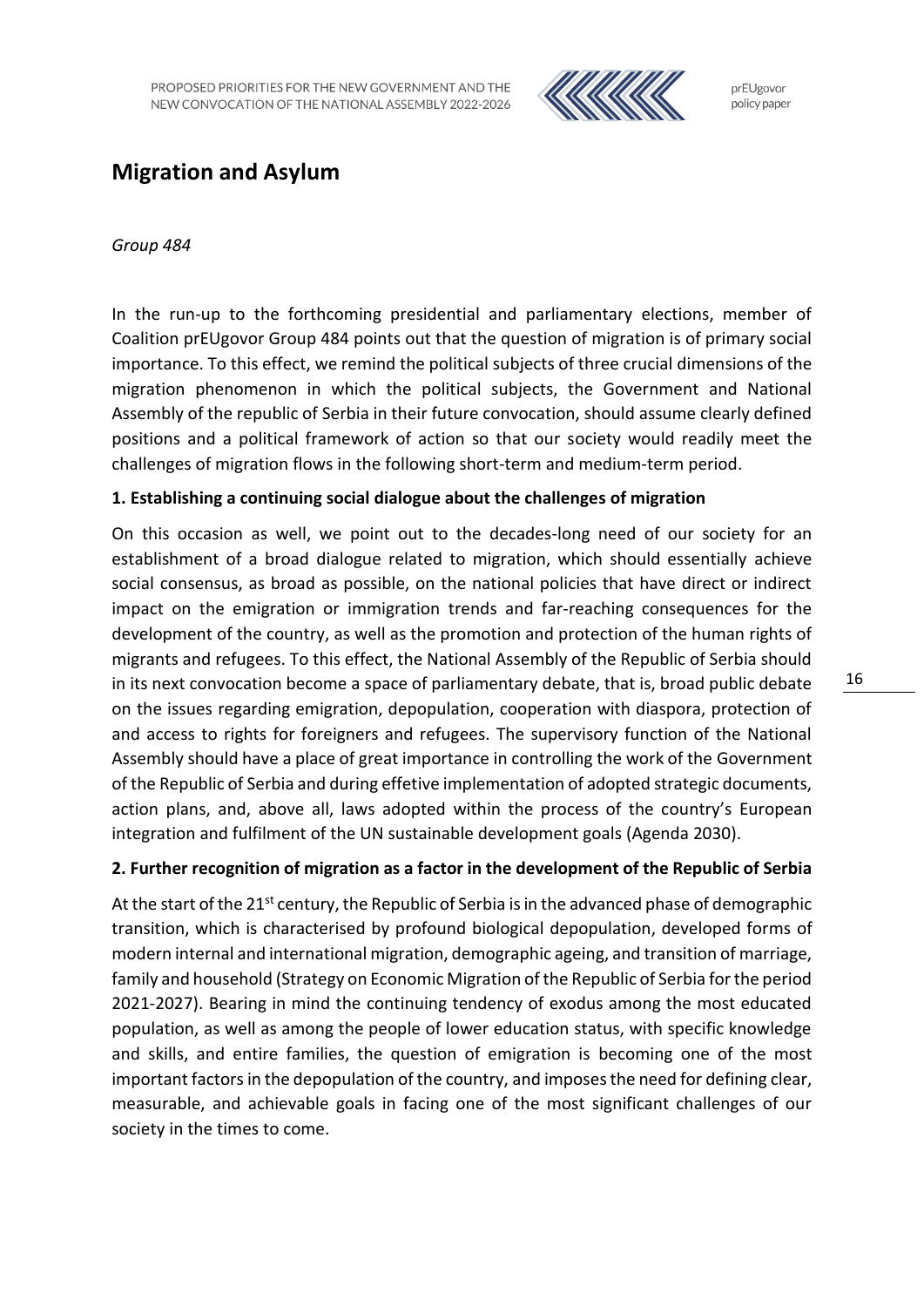

prEUgovor policy paper

Short-term and mid-term goals of the future Government should be focused on creating and improving the environment and opportunities for young people in Serbia and abroad to put their new knowledge and skills to the use of Serbia's development, through strengthening the connections among science, technology, and economy, in order for them to achieve their personal and professional ambitions in their own country. Students' and researchers' mobility, as well as strengthening the capacities of higher education institutions for attracting foreign students and researchers should have priority in the forthcoming period through the implementation of the newly adopted Strategy for the Development of Education and continued implementation of the Youth Strategy for the period 2015-2025, Industrial Policy Strategy for the period 2021-2030, and other relevant public policy documents. At the same time, the Serbian Government should encourage a more balanced regional development of the country and stop the negative dynamics of internal migration from villages to cities, whereby investments from diaspora might contribute to the development of local comunities, more specifically, of local infrastructure, entrepreneurship, connecting local companies with the companies owned by members of diaspora or companies where members of diaspora work at, expanding the market and improving the knowledge of local businessmen, especially those who are young. To this effect, it is necessary to inform the public openly and without hesitation on the needs of the labour market for employment of foreign workforce, in the context of effective migration management policy, and to focus efforts on attracting foreign workforce in the sectors where there is an obvious need, with full respect of international standards in the field of labour migration.

### **3. Further promotion and protection of the human rights of migrants and refugees**

Serbia has successfully and effectively responded to the migrant-refugee crisis and shown the ability to effectively provide humanitarian support for all refugees and migrants present at its territory. The restrictive factor is the fact that the system largely rests on the considerable support from international stakeholders. Relying on the previous experiences with refugees from the territory of former Yugoslavia, the future Government of the Republic of Serbia should define its policies towards sustainable solutions, which entails the inclusion of refugees' and migrants' human capital in the economic development. A prerequisite for this is unquestionable existence of the legal ground for their work engagement, and the question of engaging different categories of migrants and refugees is inseparable from the statusissues and legal circumstances applicable to them. Determining the position of the Serbian Government in relation to the legal statuses of migrants and refugees and their access to rights is one of the priorities in the Government's next convocation, along with the general need to further strengthen the migration management system, especially as regards asylum and protection of the most vulnerable categories.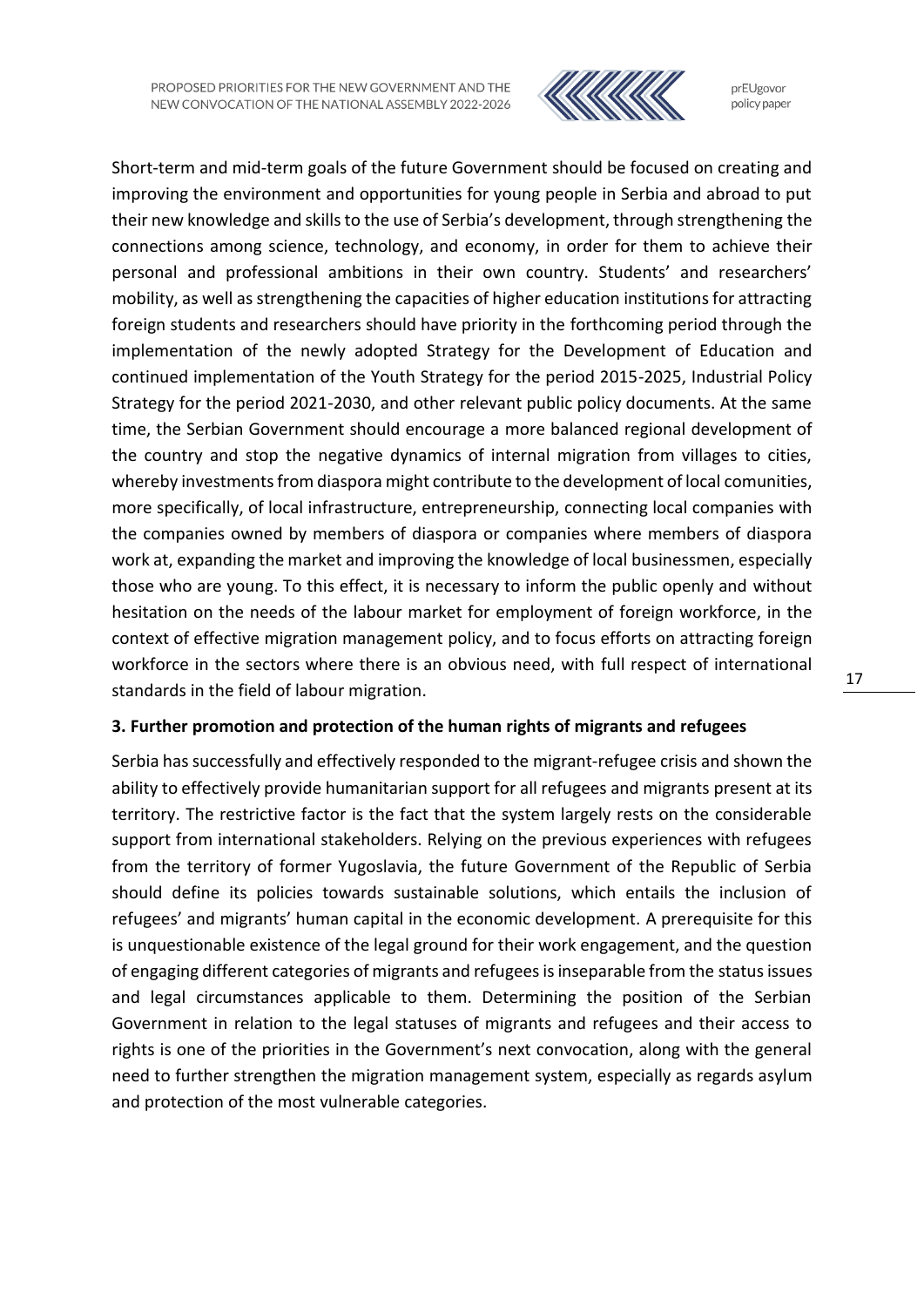

## <span id="page-19-0"></span>**Police Reform, the Fight against Organised Crime and Violent Extremism**

*Belgrade Centre for Security Policy* 

*1. The key challenge when it comes to police reform under Chapter 24 is to improve the integrity of this institution. The main precondition for achieving that is to draft a quality Law on Internal Affairs, the adoption of which is planned for 2022. It is also necessary to show respect for the highest standards of integrity in practice, both within the police organisation and in individual actions of police officers.*

The problems of the Serbian police are reflected primarily in the way it is managed, while its capacity, equipment and training are problems of secondary importance. With regard to bad administration, the key challenge in building integrity is still the need to ensure greater operational autonomy of the police from political decision-makers, especially in the Ministry of the Interior. Since 2016, when the European Union issued a recommendation demanding that Serbia take "detailed steps to establish strong safeguards to strengthen the integrity and operational independence of police services from political interests and protect them from the effects of crime", $1$  no progress has been made in this area.

The key issue that needs to be ensured is the autonomy in the operational work of the police during the investigation and pre-investigation phases, but there is also the need to further increase the independence and capacity of the Internal Control Sector as the institution that is crucial for ensuring lawful conduct of the police. The latter is especially important if we take into account the problematic actions of the police in a series of incidents in recent years that most often included excessive use of force, and in which establishing responsibility was systematically avoided.<sup>2</sup> In addition, the Internal Control Sector should have a more visible role in protecting the integrity of the Serbian police, especially if we take into account the scandals that shook this institution in the context of the announced war against the mafia, most of which never had a real epilogue.

If we take into account the above-mentioned problems, it is quite clear that Serbia needs a good Law on Internal Affairs. Therefore, since the Law is now being amended for the fourth time in the last five years, the opportunity presented by the announced adoption of this law in 2022 should be used to start a wider debate in the society about the kind of police the citizens of Serbia need.

<sup>1</sup> European Commission, 2016, benchmarks for Chapter 24, p. 6

<sup>2</sup> *Captured Police: Protecting Authorities Instead of Citizens*, pp. 25-31, in Predrag Petrović and Jelena Pejić Nikić. (2021) *The Security Sector in the Captured State: Act* Two. BCSP, Belgrade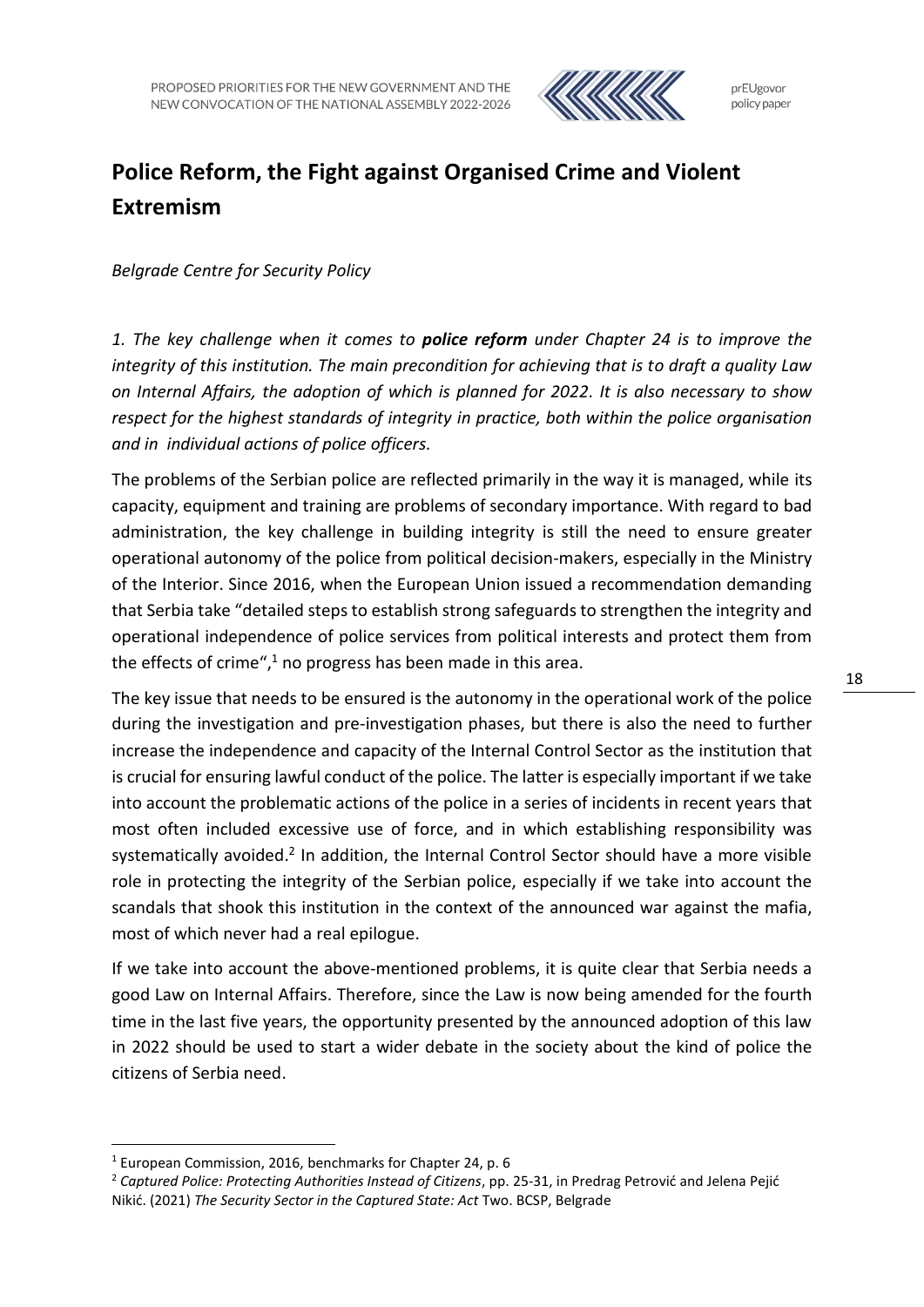

*2. The capacity of the police, the prosecution and the courts, as institutions responsible for the fight against organised crime, should be increased and they should be enabled to carry out their work autonomously. Only the disintegration of large criminal networks can contribute to reducing the volume of organised crime in Serbia. Data on the work of these institutions should be publicly available and comparable.*

Human, material and technical capacities of institutions that fight against organised crime need to be strengthened. In order to see the practical benefits of these strengthened capacities, it is necessary to create conditions for these institutions to do their job without hindrance. In other words, it is necessary to free them of political pressure. The practice where political decision-makers brag about the success of the work of these institutions is wrong, and that is why their representatives must inform the public about their work. Only in this way can they restore the damaged integrity and show that they are doing their job properly.

These institutions should be focused on breaking up large criminal organisations. Instead, "war against the mafia" is often declared only for populist purposes. The result of these wars are the arrests of members of smaller criminal groups. In general, organised crime investigations lack financial investigation and investigation of the potential political background of the criminal enterprise in question. This is usually followed by a synchronised action accompanied by statements of politicians who use inflammatory rhetoric, saying that there is no organised crime in Serbia, as well astabloid reporting. In this way, the fight against organised crime takes place on a declarative level and is not accompanied by the work of institutions.

Records of the results achieved in the fight against organised crime should be publicly available. Unfortunately, institutions do not have the practice of publishing the results of their work regularly and up-to-date, and that needs to change. In addition, it is necessary for these data to be comparable so that one can see whether progress in combating organised crime is indeed present.

*3. It is necessary to establish a special agency for covert surveillance of communications, which would house all the equipment for secret interception and monitoring of communications. The agency would be independent of the security services and the police, and its task would be to activate and manage communications after obtaining court approval for covert surveillance, without insight into its content.*

The equipment for secret surveillance of communications is located in the monitoring centre of the Security Intelligence Agency (BIA), which means that the Military Security Agency and the police must conduct covert surveillance of communications through the BIA. The police must thus rely on BIA resources when conducting complex criminal investigations that require the application of such measures. In addition, the BIA has insight into all covert surveillance operations, which is very problematic from the point of view of democratic surveillance and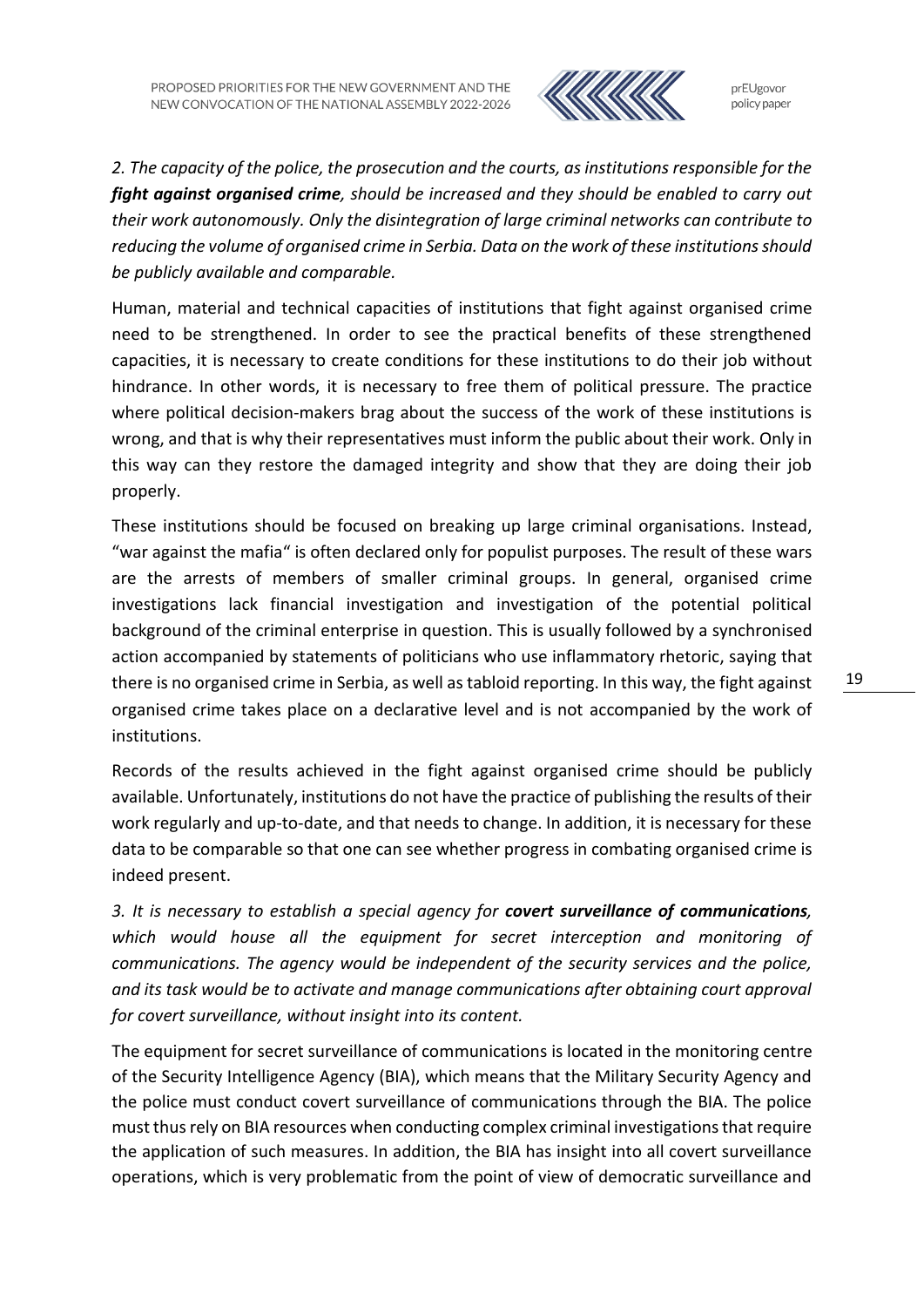

control. Numerous unsolved cases of accusations of wiretapping and leaking information from criminal investigations in the last two decades indicate that this is not a good solution. Relocating all the equipment for secret surveillance of communication and placing it in a special agency independent of the security and police services is a good solution from the point of view of democratic surveillance, but it is also the optimal solution for countries with more modest resources.

Neighbouring countries such as Croatia, Hungary and Northern Macedonia have independent monitoring centres. According to the current regulations, the existence of a monitoring centre within the BIA is envisaged as a temporary solution, until the conditions for the establishment of a special monitoring centre are met. As the meeting of these conditions depends on the Government of Serbia, we appeal to the new Government to create conditions for the establishment of an independent monitoring centre.

## *4. Security services should be deprived of police powers, as well as of the right to gather evidence to prosecute crimes before the courts.*

The right of the security and intelligence services to collect evidence for the purpose of conducting criminal proceedings before the courts, and to have the authority to use weapons and coercion, detain and arrest people (hereinafter: police powers) are not inherent in the security and intelligence services of either old or new democratic regimes. This is because the merging of police and security intelligence work leads to a great concentration of security power in one organisation, which jeopardises the principle of separation of powers, which is one of the main foundations of modern democracies. The unification of counter-intelligence, security, intelligence and police work in one service is in the function of authoritarian rule of society, and such services are called "secret police".

In Serbia, the nominal bearer of the work relating to prevention and detection of criminal acts of (organised) crime and terrorism is the Service for the Fight against Organised Crime, i.e. the Service for the Fight against Terrorism and Extremism of the Criminal Police Directorate of the Serbian Ministry of the Interior. Therefore, the right of the security services to participate in criminal investigations also further complicates and makes more difficult the fight against organised crime and leads to unnecessary waste of resources, as the boundaries between the competencies of the security services and the police tend to become blurred.

*5. The Government of the Republic of Serbia should adopt a new Strategy for Preventing and Combating Violent Extremism and Terrorism, which would prioritise the fight against rightwing extremism. Serbian State institutions should react quickly and consistently to the activities of extreme right-wingers, both the institutions that are directly in charge of the safety of citizens (BIA, the police, the prosecutor's office) and the holders of highest state functions who should publicly and unequivocally condemn incidents caused by these groups and individuals.*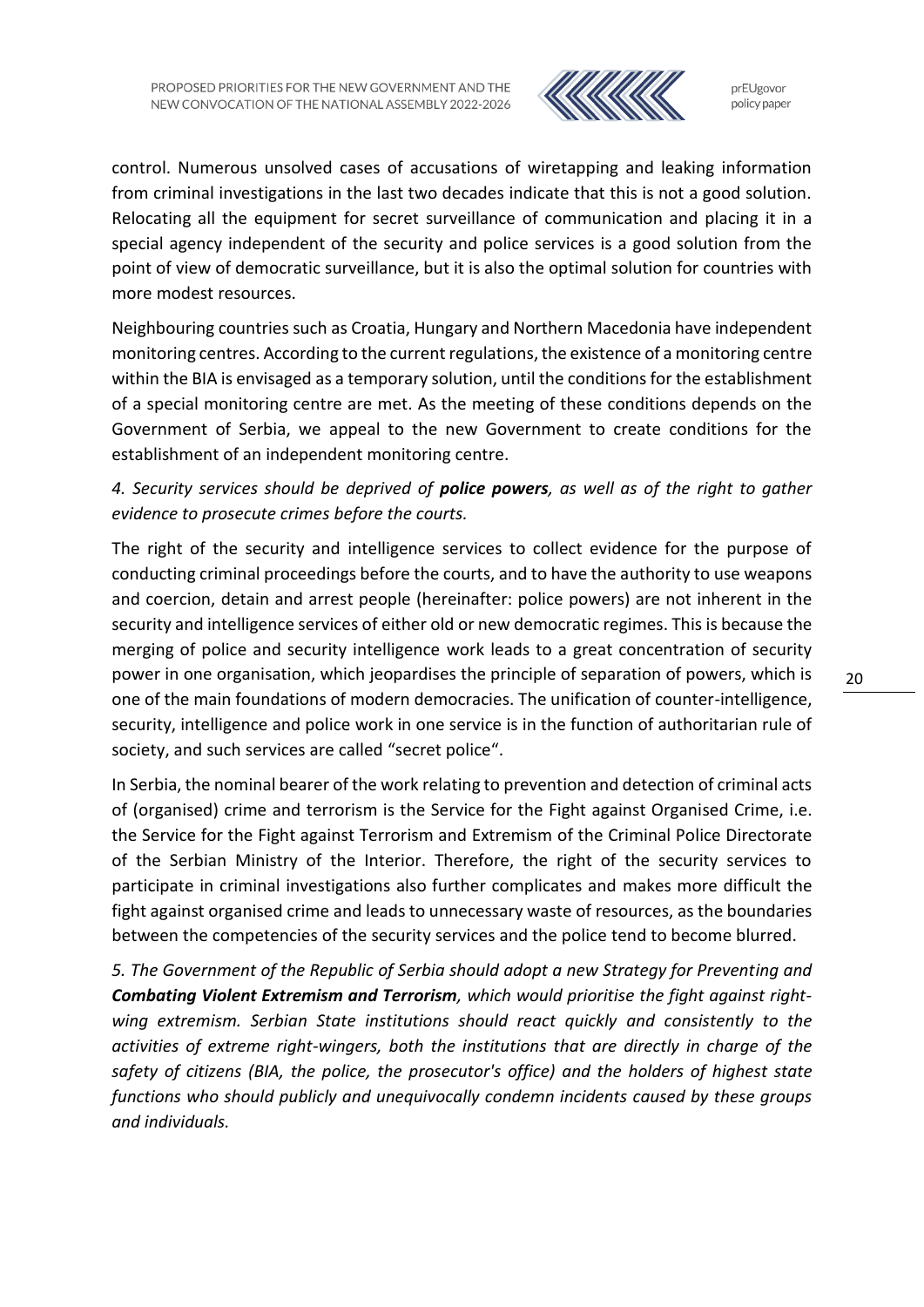

prEUgovor policy paper

In the last five years there has been a noticeable increase in the number and activity of the extreme right in both real and virtual space. The activities of the anti-migrant extreme right, whose members patrol the cities of Serbia and intercept migrants, are especially worrying. Migrants are threatened and warned to "respect the laws of Serbia", expelled from public transport, arrested and taken to asylum and reception centres. Members of right-wing groups record all these activities and publish them on their profiles on social networks, channels and communication applications, reaching a large number of people with very little investment. Alone or as part of hooligan groups, extreme right-wingers have provoked incidents glorifying war crimes and hate speech against Bosniaks. Such incidents bring great tensions into interethnic relations between Serbs and Bosniaks, especially in view of the raised political tensions in the neighbouring Bosnia and Herzegovina.

The response of state institutions to such activities of the extreme right is lukewarm and inconsistent, causing the citizens of Serbia to accept extreme right-wingers as a regular phenomenon. Recent research shows that as many as one in four respondents supports the actions of one extreme right-wing organisation or another, and that anti-migrant sentiment is growing. The non-existent or inadequate response of state institutions to the actions of extreme right-wingers further undermines the trust of citizens (especially Bosniaks) in these institutions. In the *Strategy for Prevention and Fight against Terrorism*, whose period of implementation expired in 2021, right-wing extremism was not recognised as a major problem in Serbia, which resulted in its easy and rapid spread.

## *6. The National Assembly and the competent committees (Committee on Defence and Internal Affairs and the Committee on Control of Security Services) Should return their powers from paper to practice and conduct effective supervision over the work of the security sector.*

MPs, and above all members of relevant committees, should possess certificates needed to access confidential data, control budget spending, substantially discuss security policies and reports on the work of security institutions, and inform the public thereof. MPs should also use the institute of parliamentary questions to hold line ministers accountable, and should launch initiatives to establish inquiry committees and commissions to investigate current security issues, problems or scandals in the field of security. It is necessary to stop and sanction attacks and orchestrated campaigns coming from the Assembly, aimed at dissidents and critics of the work of the ruling coalition.

The previous convocation, without opposition deputies on parliamentary benches, was marked by a complete simulation of security sector oversight. It was dominated by the abuse of legal mechanisms and obstructions aimed at pushing through certain legal solutions, shortening the time for discussion or preventing opposition MPs from expressing their opinions. The competent committees just simulated supervision - in short sessions, they mostly just confirmed international agreements or amendments to the laws, and adopted reports on the work of security institutions while complimenting the ministers.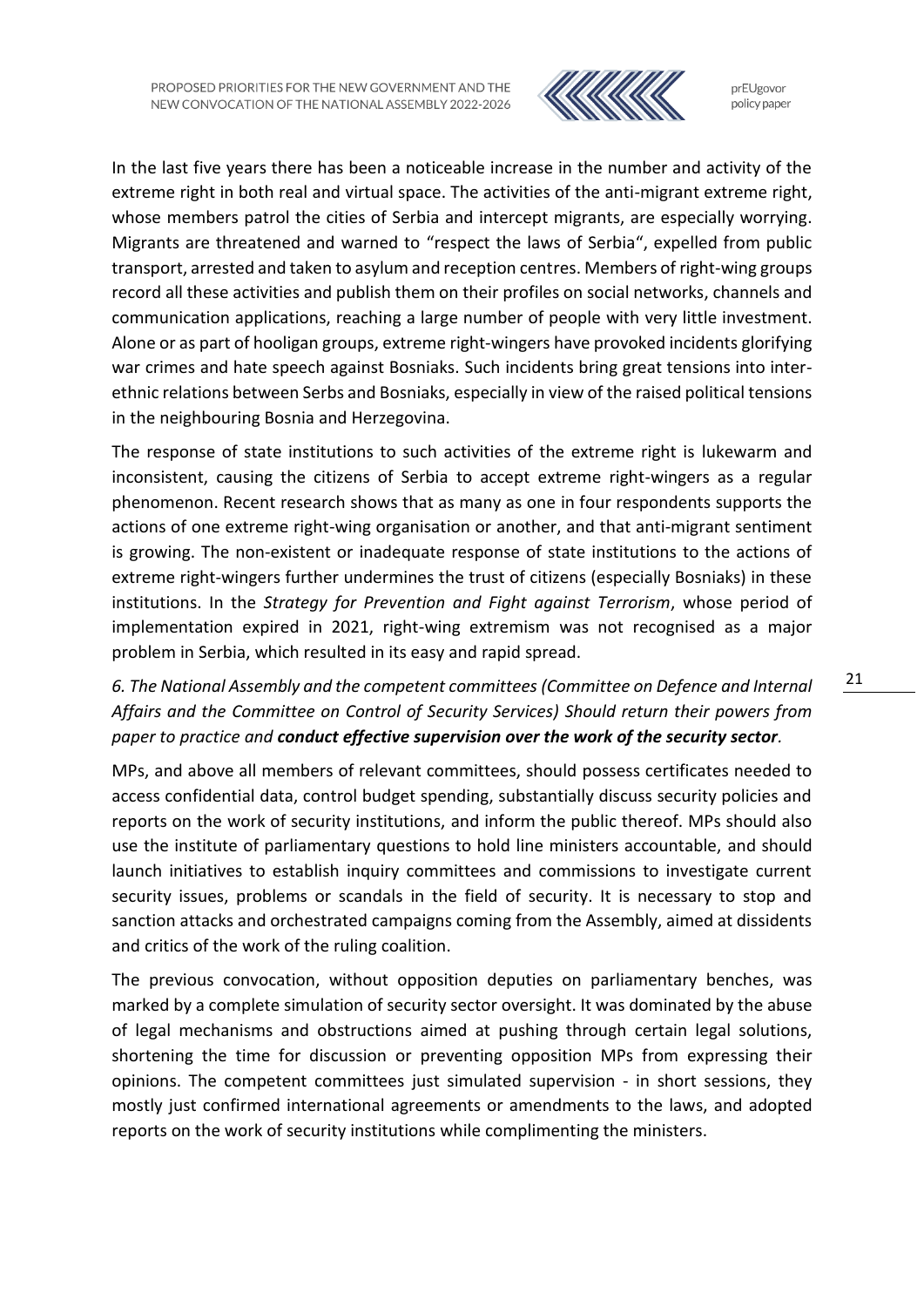

## <span id="page-23-0"></span>**Combating Trafficking in Human Beings**

### *ASTRA – Anti-Trafficking Action*

Trafficking in human beings is prohibited by the Constitution of the Republic of Serbia (2006) and its Act 26, which incriminates **slavery, slavery-like positions, and forced labour**. Since 2012, there have been **594** formally identified victims of human trafficking in Serbia, most of whom are citizens of the Republic of Serbia (more than 90%), and women (more than 60%), who are in most cases underage. According to the records of the competent institutions for the last ten years, the most common form of the exploitation of victims has been **sexual exploitation**, combined with forced beggary, forced marriages, coercion to commit criminal offenses, while there have been increasingly frequent cases of labour exploitation, $3$  as well as combinations of several forms of exploitation.

In 20 years of its work, member of Coalition prEUgovor Astra – Anti-trafficking Action identified 562 victims of trafficking in human beings. In certain countries, work on identifying victims of human trafficking is performed in full **partnership between government and nongovernmental** institutions and organisations. In Serbia, on the other hand, this cooperation is of a changeable quality and intensity, which requires attention so that victims and persons at risk would not suffer the consequences. Global research and international experiences confirm the suspicion that behind every identified victim there are at least **ten more whom the system has not identified**, rescued from the state of exploitation and provided with adequate help.

Considering the above said, we offer a list of anti-trafficking priorities for 2022 and the following years:

### **Prevention**

1

1. Prevention should be improved by **strengthening the capacities and providing material and technical conditions** for the most adequate, available, and sustainable services for vulnerable groups and individuals, in order to **identify the risk in a timely manner and carry out the support measures** necessary to prevent the potential victims from becoming exploitation victims. This entails that continuing **training** should be conducted for all those in direct contact with potential victims, children, women, or men, so that they could identify the risk factors, and that **enough available options and means should be provided** so that the persons at risk could be helped in time, before the criminal offense occurs.

<sup>&</sup>lt;sup>3</sup> The concept of labour exploitation is mentioned in the context of the criminal offense of human trafficking, that is, it is used to describe human trafficking for the purpose of labour exploitation or the so-called forced labour.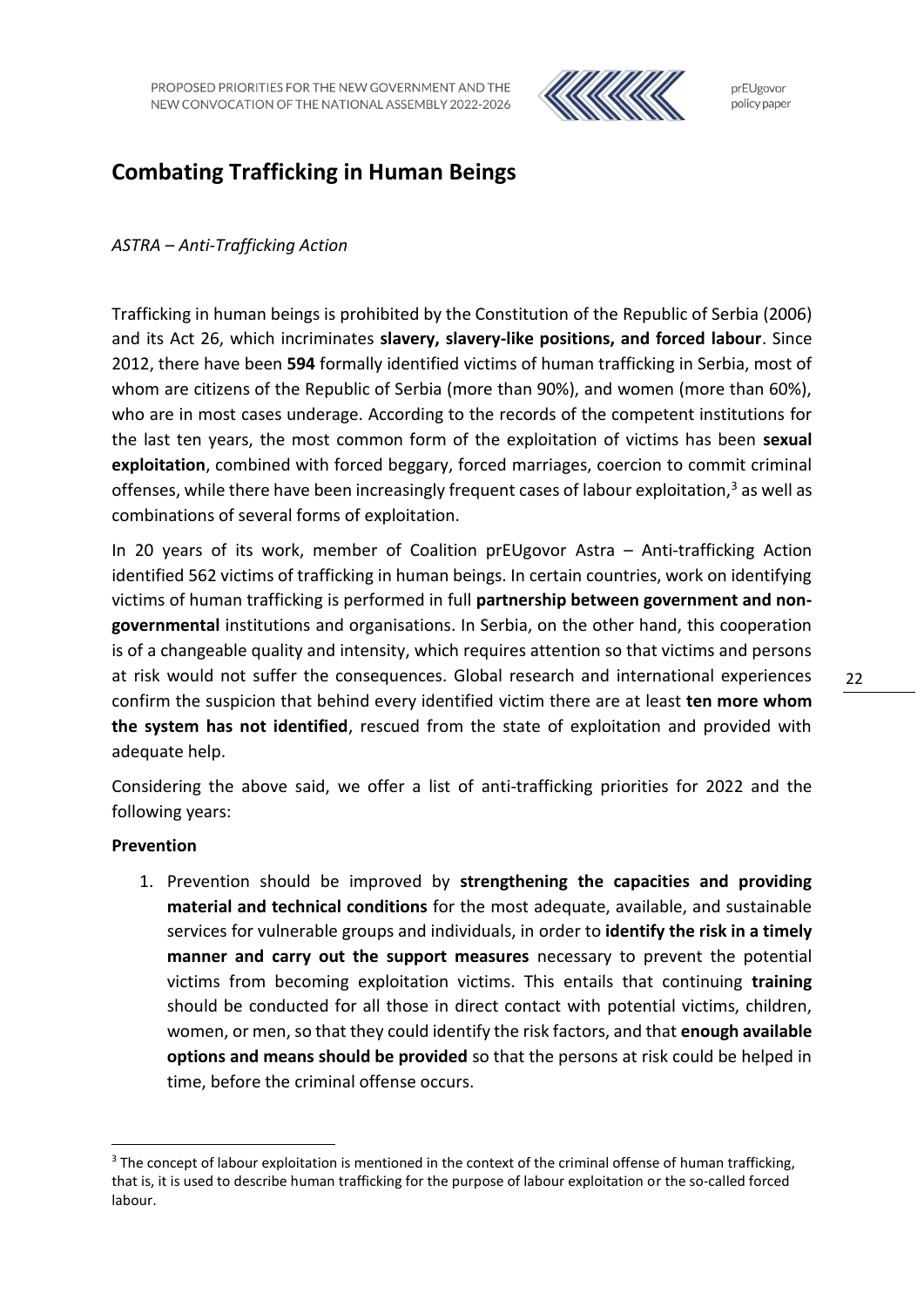

2. **Raising the awareness of the wider public** should also be worked on, especially of civil servants, expert workers, healthcare and education workers, inspectorates and all service providers, as regards the **dangers** of human trafficking, the steps to **prevent** it, and the existing **support options**.

### **Strategic framework**

The existing *Strategy to Prevent and Suppress Human Trafficking, Especially Trafficking in Women and Children, and to Protect Victims* ends with this year (2017–2022). 4

- 3. Before the development of a new strategic document, a detailed **achievement and effect analysis** should be made for the previous strategy, so that the new strategy would as much as possible suit the existing structure, organisational capacities, and disposable means.
- 4. Organisations working in this field for twenty years should be **included as equal and full partners** in the development of the new strategy, and their suggestions and proposals based on specific experience should be accepted.
- 5. Efforts should be invested in discussing the possibility of **introducing different approaches**, sharing jurisdiction, roles, and responsibilities, which has proved successful in the surrounding countries, especially as regards the identification of victims and providing assistance and support services.
- 6. For each specific goal of the strategy and the Action Plan that should follow the strategic document, **clear definition** should be given of who is responsible for its implementation and monitoring, of fulfilment indicators, and of financial and other means for its implementation.
- 7. The number of activities **directly aimed at victims and persons at risk** should be increased.

### **Legislative framework**

**.** 

- 8. It is necessary to follow relevant strategic and operative frameworks of the European Union, and take from them the broadly defined **approaches and solutions applicable in Serbia**.
- 9. Opportunities for **integrating and connecting** our state bodies and institutions with those of the European Union should be fully used within programmes and processes intended for non-EU members.

<sup>4</sup> Serbian Ministry of Interior, *Strategy to Prevent and Suppress Human Trafficking, Especially Trafficking in Women and Children, and to Protect Victims* (2017–2022) <https://bit.ly/3sBhmXe>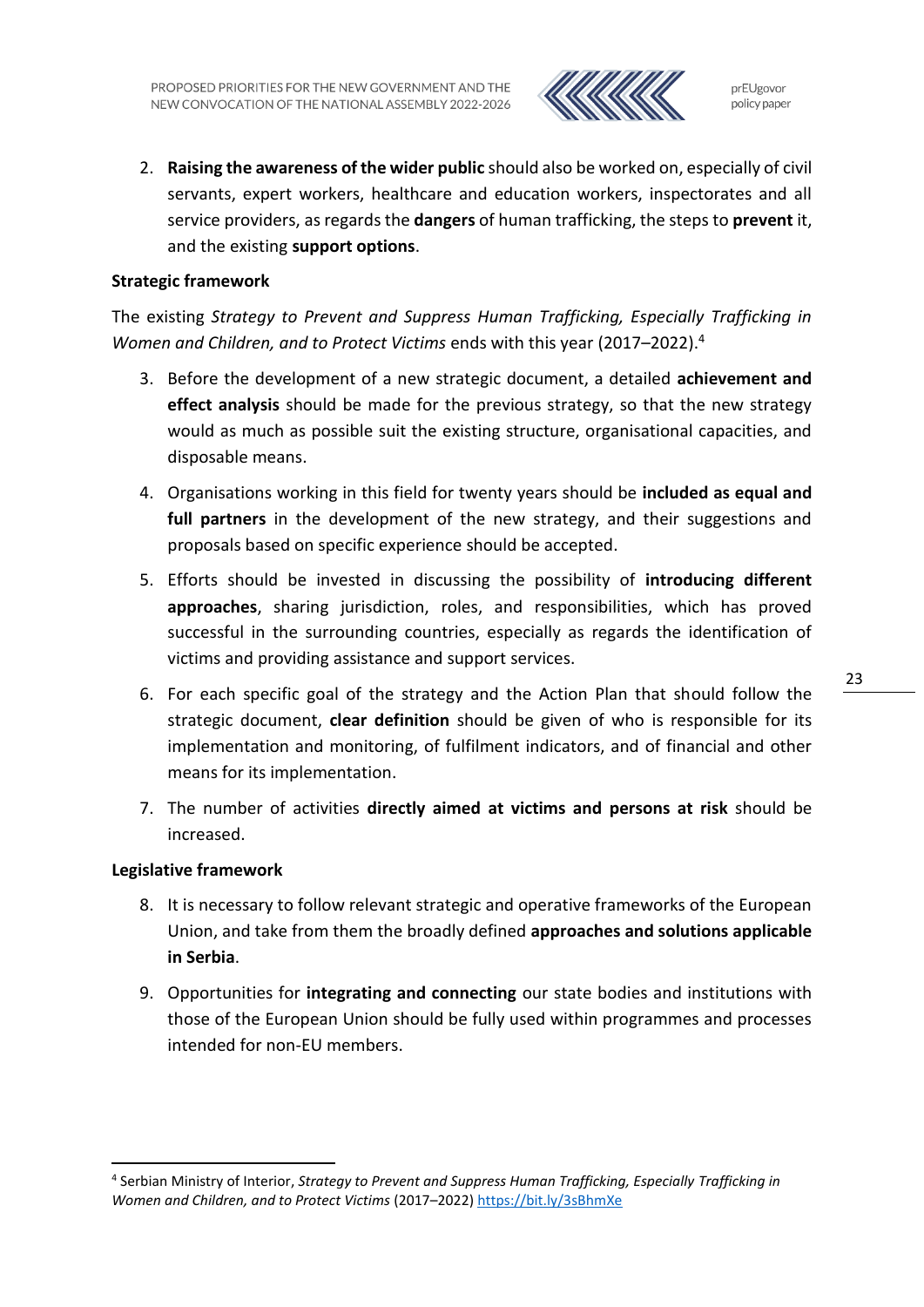

- 10. All relevant institutions (ministries) should be incited towards engagement, and observing the existing procedures, **legislative framework amendments** should be initiated so as to put it in accordance with the EU acquis communitaire as regards the prevention of and combating against trafficking in human being.
- 11. Work on the **preparation and adoption of numerous bylaws** should be continued so that the existing strategic framework, cooperation agreements and connections among different stakeholders could be realised even at lower levels of government and **made operational at the local level**, which is the first line of defence in the prevention of human trafficking and protection of victims and persons at risk.

### **Identification of victims, assistance and support for victims**

- 12. It is necessary to invest efforts and resources in **building capacities and strengthening the Centre for Human Trafficking Victims' Protection**, starting from its human resources, and continue working on **redefining the role of the Centre** within the social welfare system as a whole (cooperation, coordination, jurisdiction).
- 13. It is necessary to **re-establish, as soon as possible, the functioning of the Shelter** within the Centre for Human Trafficking Victims' Protection.
- 14. **Improvements are required in reporting** on the scope, kind, level, duration, and efficacy of the support services provided for the human trafficking victims, and the list of the lacking services should constantly be updated so that they could be planned and means for their realisation could be provided.
- 15. **Resources for further development and improvement of services** for human trafficking victims should be **planned so as to include in equal measure the organisations of civil society** with experience in this field, and all available capacities should be fully used for the purpose of creating better quality and optimal scope services.
- 16. Work on improving the national mechanism of referral of human trafficking victims should be continued using all available capacities and resources, including those of the civil society.

### **Specific activities as a response to new trends**

- 17. It is necessary to strengthen the capacities and connectedness of different stakeholders in **resolving online children exploitation**, and inter-agency cooperation in online and offline protection of children at high risk from abuse and exploitation should also be strengthened.
- 18. **Labour inspection needs to be strengthened** in order to be more effective and efficient, and so does the monitoring of sectors at risk, where unethical and exploitative practices should be suppressed.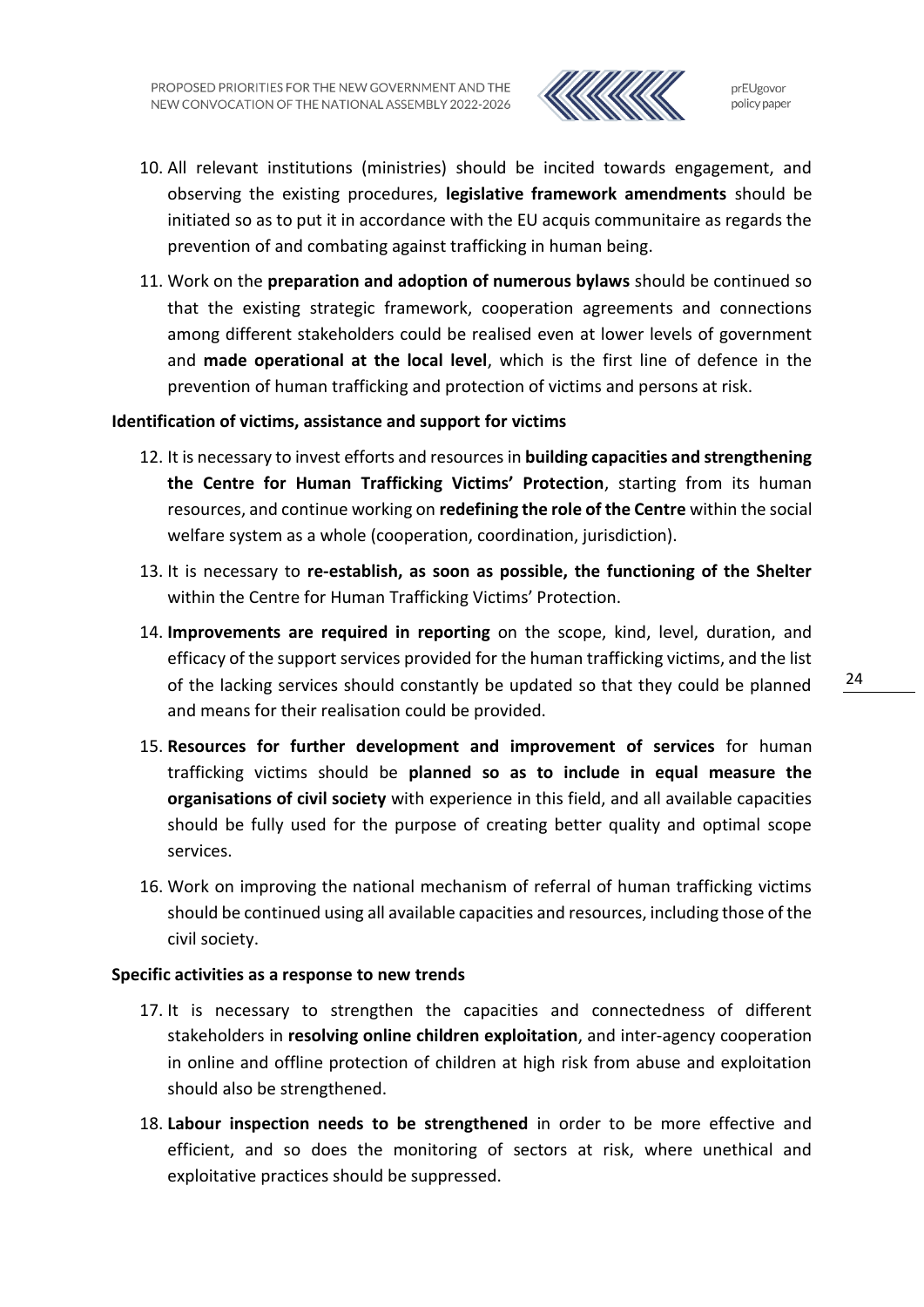

- 19. An **independent proactive investigation** has to be conducted into the "Jagodina case," and full support and protection should be provided for all potential victims.
- 20. It is necessary to provide the **unswerving implementation of the Serbian legislative framework** in the case of the Vietnamese workers in Zrenjanin as well as in individual cases of labour exploitation, and a clear unambiguous response should be obtained from state authorities in respect of the similar cases expected in the future due to the tendencies in labour migration flow.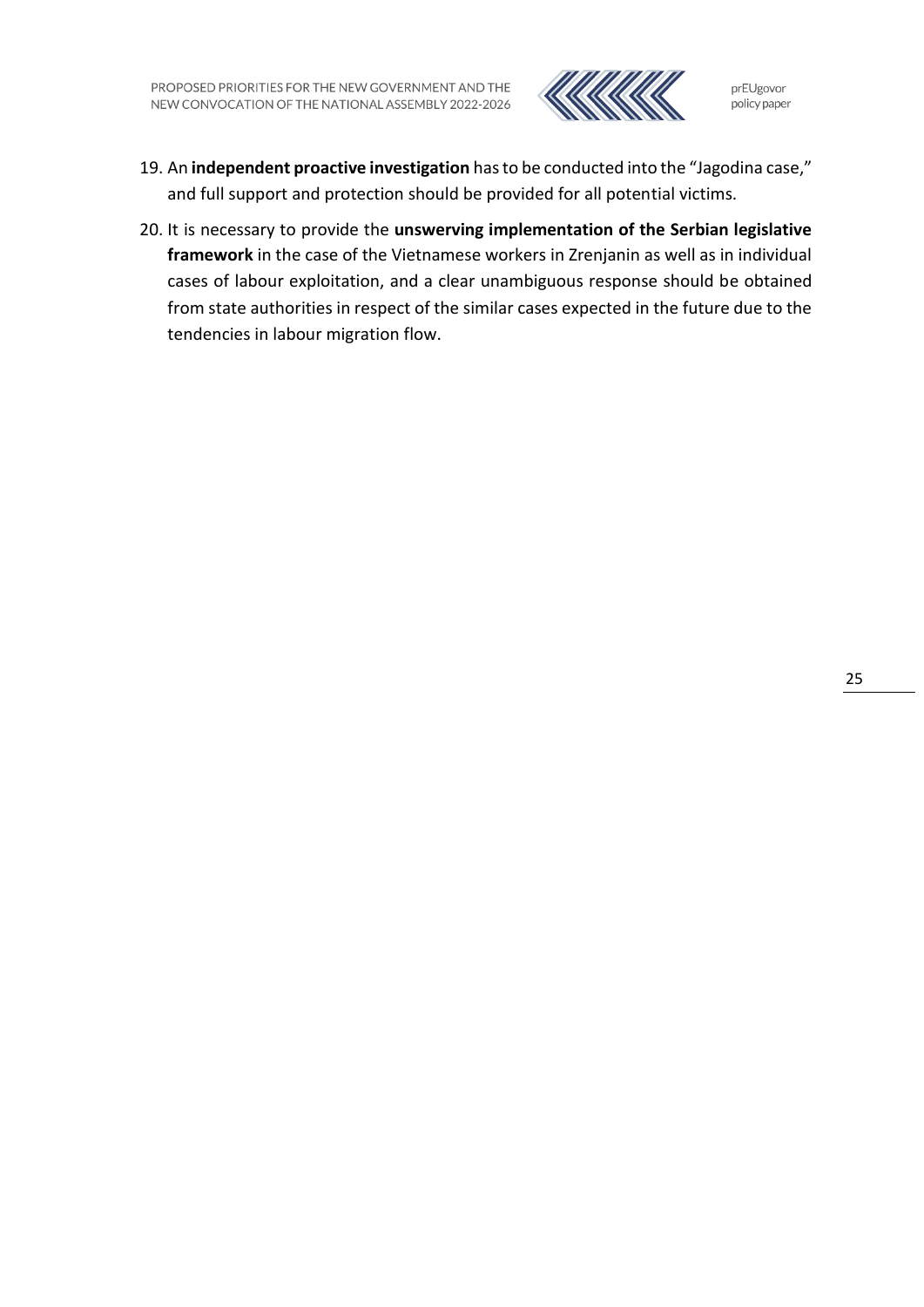

## <span id="page-27-0"></span>**Good Neighbourly and Regional Relations**

### *Centre for Applied European Studies*

In the context of the Serbian EU integration, good neighbourly relations usually imply relations with several states made by the breakup of the SFRY, part of the total war heritage from the 1990s, and Serbia's membership and activities in regional forums and relations with immediately neighbouring countries. Reports of the European Commission particularly follow the state of the trials for war crimes and regional cooperation on this matter, the problem of resolving the fate of the persons gone missing during the wars, several specific bilateral disputes (on the issues of borders), negotiations between Belgrade and Priština, and the entire dynamics of regional relations and their economic and political perspective. In the last two years, the Commission has also addressed the question of the public rhetoric on the European Union in Serbia, observing that the established level of relations with and economic help from the Union is not valued sufficiently in the discourse of Serbian officials.

### **1. Normalisation of relations between Belgrade and Priština**

Relations between Belgrade and Priština and negotiations on their normalisation were initially (since the negotiating framework between Serbia and the EU was established in January 2014) included in Chapter 35, one of the three chapters that "are opened first and closed last" (in addition to Chapters 23 and 24, which are now classified under Cluster 1). Debate on the negotiations, interests and goals of Serbia is centralised and limited, and the public is burdened with micro concepts ("we won 5-0," Community of Serbian Municipalities [which does not exist], Gazivode, Valač, ROSU…) without understanding the broader relations and processes, while the negotiations themselves are not sufficiently transparent. The question that hovers over the negotiations is "Will Serbia accept Kosovo's independence?" although this question is strictly speaking not on the agenda. For the sake of a better political contextualisation of the problem we may pose two questions: Can we, as a society, imagine Kosovo as part of Serbia, and Can Serbia become an EU member without accepting Kosovo? There have been no direct talks between Belgrade's and Priština's chief negotiators during the last year. Through its emissary, the EU has led the dialogue between Brussels and Priština, and Belgrade and Brussels. The dialogue has never been less visible publicly than today, and citizens have no expectations at all from the process and its outcome, i.e. signing the dialogue. The future Government should improve the transparency of the dialogue and communicate its results to the Serbian public.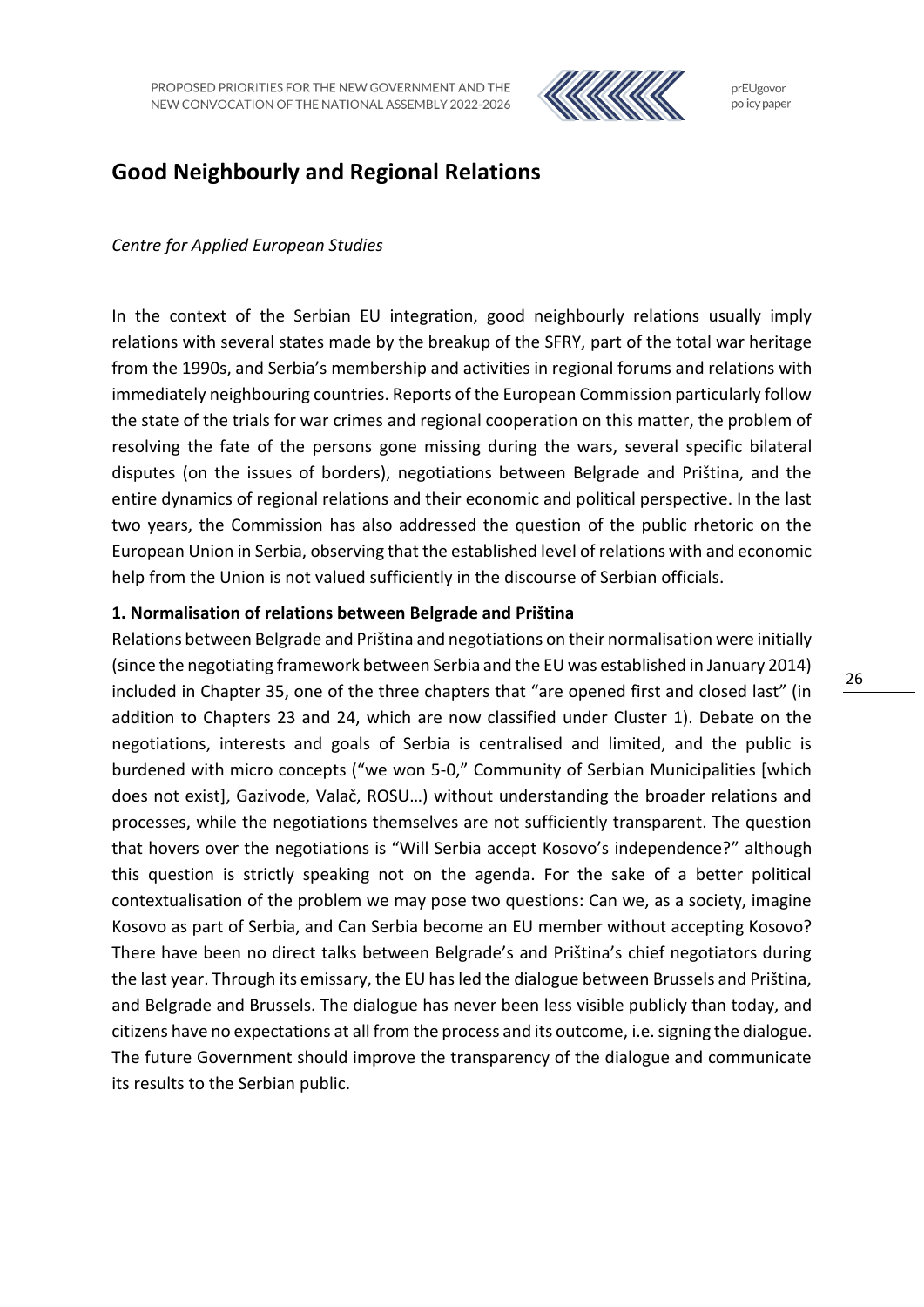

prEUgovor policy paper

### **2. Resolving the issue of the missing persons**

The question of the fate of the missing persons has in the recent years been solved at the level of the multilateral Missing Persons Group, composed of the representatives of all relevant parties from the region, including the Serbian Commission for Missing Persons. Nearly 10,000 persons are still registered as missing. Certain technical improvements have been made (establishment of an adequate database, programme for a better inclusion of the missing persons' families in search and identification actions). Further advance in these activities is directly related to the improvement of bilateral relations, especially with Croatia, where this is a conspicuous political issue, as well as with Kosovo.

#### **3. Border delimitation with Croatia and Bosnia and Herzegovina**

Specific bilateral disputes addressed in the European Commission reports, but also in regional forums such as the Berlin Process, include the questions of borders between Serbia and Croatia, and Serbia and Bosnia and Herzegovina. Precise borders with these two countries have still not been legally defined, nor are there any agreements on this issue. In certain localities, citizens of the border areas suffer some damages and have problems accessing their property. On the issue of the border with Croatia, the two countries occupy different legal positions: Serbia considers that the border should be along the middle of the river Danube (which, with some exceptions, is de facto the case today), whereas Croatia believes it should follow the cadastral borders of municipalities. Negotiations on this issue virtually do not exist, and the two countries refrain from referring the issue to international arbitration as Slovenia and Croatia did with boundary delimitation at the bay of Piran.

The issue of establishing borders with Bosnia and Herzegovina is of a slightly different nature. The major stumbling block is the ownership of both HPP Zvornik and HPP Bajina Bašta, as well as the question of the principle, i.e. whether the border should be along the middle of the river Drina. Serbia asks for a correction of this principle so that its ownership of both hydroelectric power plants would be acknowledged due to its former investments in the period of the SFRY. Part of the problem is also the **broader relation between Belgrade and Sarajevo, the frequently radicalised national rhetoric** (the question of the Srebrenica genocide in the public discourse in Serbia, the question of Sarajevo's attitude to the Republic of Srpska, etc.). Relaxing relationships, acquiring better understanding, and showing gestures of goodwill would certainly help the general relations and possibly lead to a solution of this specific question.

Neither of the two border issues is in the stage of practical negotiations due to fundamental differences. Public activities to the effect of a wider improvement of relations with Zagreb and Sarajevo would to a certain extent help move these processes from the standstill.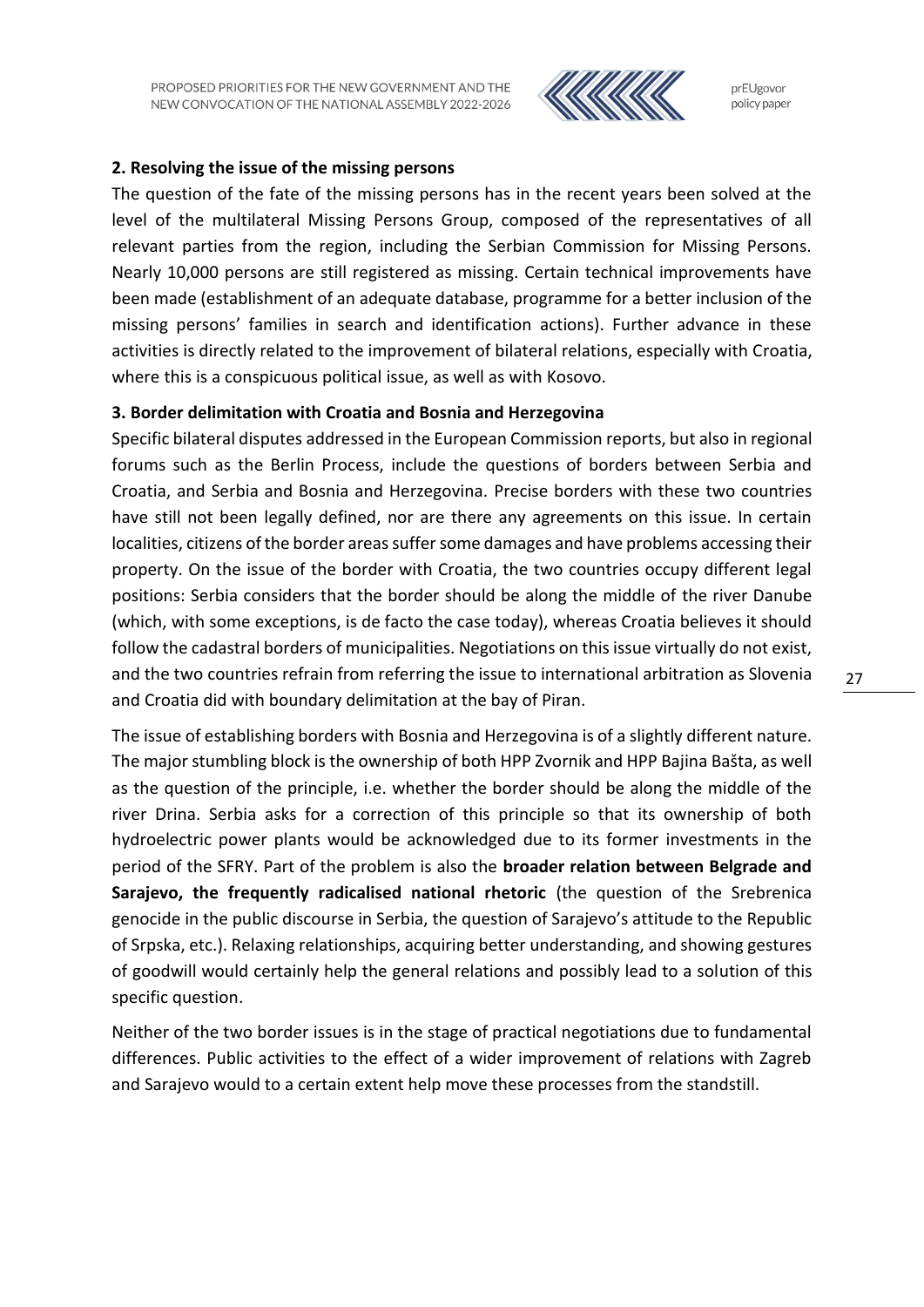

prEUgovor policy paper

### **4. Participation in regional initiatives**

Serbia participates constructively in the work of **regional initiatives and forums** (CEFTA, SEECP [South-East European Cooperation Process], RCC [Regional Cooperation Council], etc.). In the last two years, special focus has been put on the development of the initiative **Open Balkan** (sometimes referred to as "mini Schengen"), which includes Belgrade, Tirana, and Skopje. It is a process of further liberalisation of economic relations, which was fundamentally supported by external partners (above all, the EU and USA) and is, generally speaking, in accordance with the trends of economic coordination in the EU integration process. The question remains open of whether the remaining three stakeholders in the Western Balkans – Sarajevo, Podgorica, and Priština – will join the initiative, and whether the initiative will be more comprehensively formalised at regional level. Open Balkan corresponds to a certain extent to previous plans (such as the Regional Economic Area) and the possibilities still offered by CEFTA, and in the forthcoming period it is necessary to **direct the talks among the Western Balkans partners and with the EU towards a more specific definition of the priorities of common work on economic liberalisation**, which would be stimulating for the overall adjustment of economic policies within the negotiation process.

None of the mentioned topics has a simple or quick solution at the level of a specific decision or action. They all include yearslong processes that **require goodwill in mutual relations and a higher level of political culture in addressing neighbours**. Among other things, it is necessary that

- Diplomatic relations with the neighbouring countries be improved and new ambassadors appointed to Croatia and Montenegro;
- The territorial integrity and sovereignty of Bosnia and Herzegovina be given unambiguous support, while no support should be given to the secessionist ideas of the Republic of Srpska representatives;

State officials refrain from warmongering rhetoric, spreading hate speech directed at members of other nationalities and religious denominations, and negating the crime of genocide in Srebrenica and other war crimes committed in the territory of former Yugoslavia.